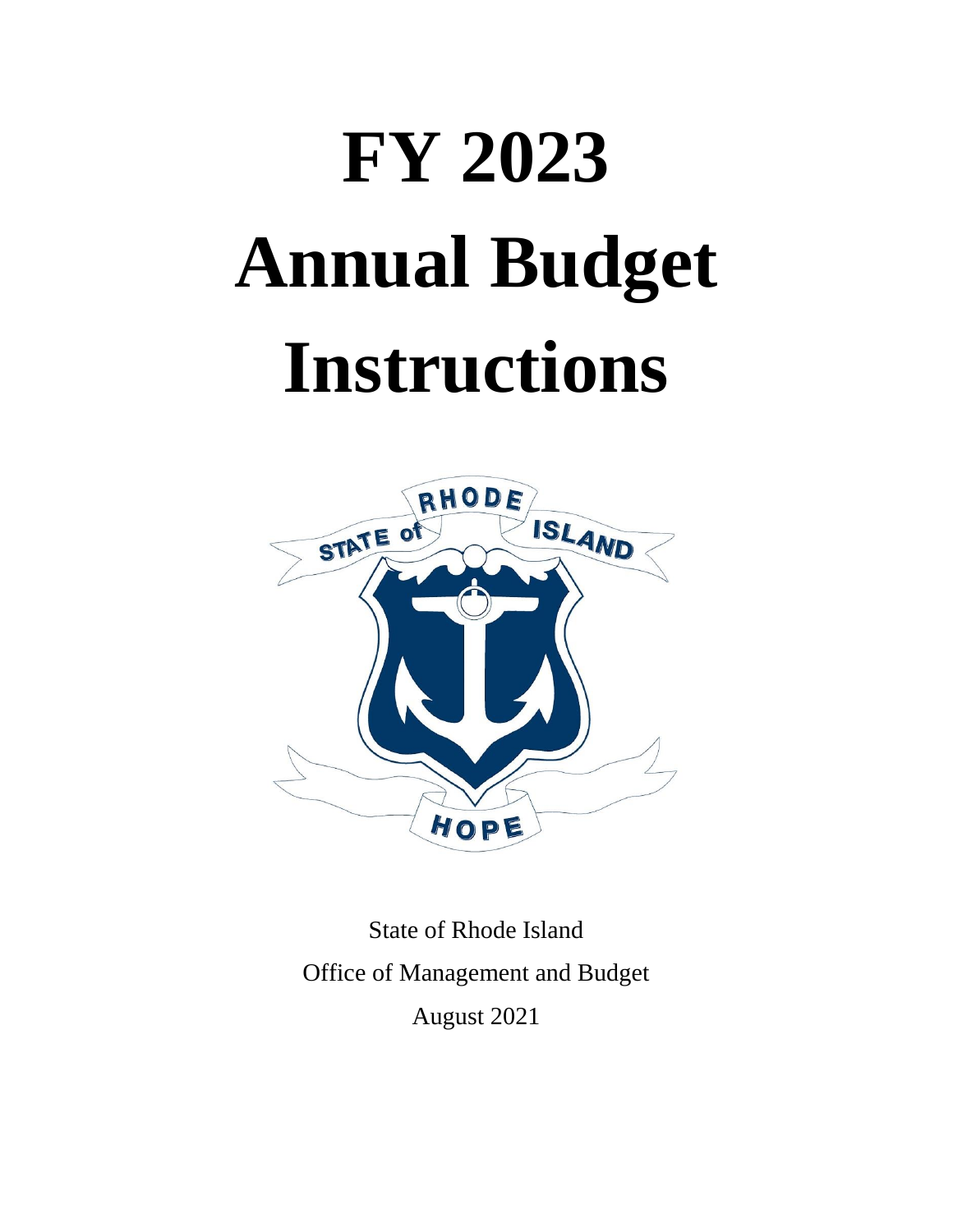# **Table of Contents**

| Introduction                                                                        | 3                                   |
|-------------------------------------------------------------------------------------|-------------------------------------|
| <b>Budget System</b>                                                                | 4                                   |
| FY 2023 Budget Targets                                                              | 4                                   |
| FY 2022 Revised Budget                                                              | 6                                   |
| <b>Brief Outline of Budget Process</b>                                              | 7                                   |
| <b>Budget Request Preparation</b>                                                   | 8                                   |
| Letter of Transmittal                                                               | 9                                   |
| Agency Summary Information (BFM Reports 103 and 403)                                | 10                                  |
| <b>Revenue Estimates</b>                                                            | 12                                  |
| Program/Subprogram Information                                                      | 13                                  |
| Program Plans                                                                       | 13                                  |
| Program Summary Financial Data                                                      | 14                                  |
| Program Budget Impact Statements                                                    | <b>Error! Bookmark not defined.</b> |
| <b>Agency Decision Packages</b>                                                     | 14                                  |
| Natural Account Code Detail/Backup Information                                      | 25                                  |
| Federal/Restricted Account Estimates                                                | 25                                  |
| <b>Performance Measures</b>                                                         | 26                                  |
| <b>Centralized Services</b>                                                         | 27                                  |
| <b>Technical Instructions</b>                                                       | 28                                  |
| Personnel Supplement Data - Salaries and Benefits                                   | 28                                  |
| Revenue Data                                                                        | 29                                  |
| Form Explanations/Descriptions                                                      | 30                                  |
| List of Reports                                                                     | 31                                  |
| Appendix 1: Timetable                                                               | 33                                  |
| Appendix 2: Quick Reference Sheet – Impact Statement vs. Decision Package Threshold | 34                                  |
| Appendix 3: Quick Reference Sheet – Unconstrained vs. Constrained Decision Packages | 36                                  |
| Appendix 4: Quick Reference Sheet – Decision Package Guiding Questions              | 37                                  |
| Appendix 5: Rhode Island Evidence Scale                                             | 39                                  |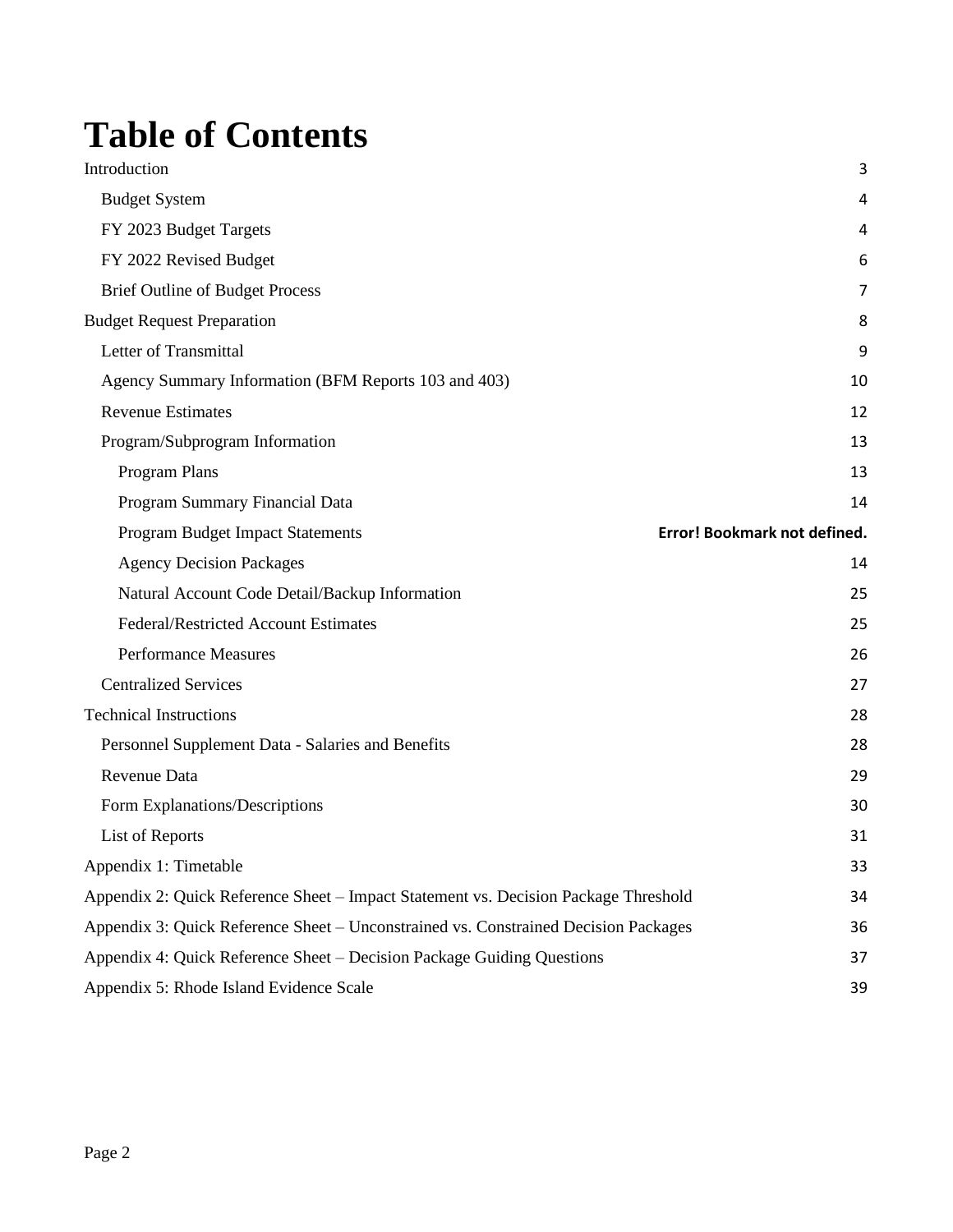# <span id="page-2-0"></span>**Introduction**

One of the most important policy functions of state government is the development of the budget. The budget is a plan of expenditure, a statement of values describing the state's priorities, and a plan of operation describing how the state will use its financial resources to move these priorities forward to meet the needs of the public. The budget must include realistic estimates of all proposed expenditures, proposed means of financing them, and detailed contextual information about new spending and changes to funding levels.

This year's budget instructions request each agency to make a three-part budget request:

- A current services level base budget request;
- A constrained budget equal to a 5 percent reduction for FY 2023; and,
- An unconstrained budget request proposing potential expansionary proposals. Unconstrained requests should be limited to no more than a 5 percent target increase.

# **New in FY 2022 Revised and FY 2023 Budget**

This section summarizes changes, discussed in further detail below, included in the FY 2022 Revised and FY 2023 Budget Instructions.

- This year, agencies will be asked to submit a Program Operational Review, which should be a thorough operational review of programs to make sure agencies have sufficient resources for efficient operations. This review should focus on customer facing programs. Please see the detailed description later in these instructions.
- As in past years, agencies will be asked to submit any statutory changes necessary for budget or policy proposals in their budget submission documents. This year, agencies will be asked to submit any statutory changes fully formatted for review, as well as brief explanations of both the technical changes as well as the budget or policy implications of that change.
- The decision package form will now include revenue naturals, allowing agencies to create Decision Packages with revenue impact, which could be stand-alone revenue generating proposals or comprehensive proposals that include both revenue and expenditure components.
- In addition to the agency base budget form, agencies will be able to submit base budget changes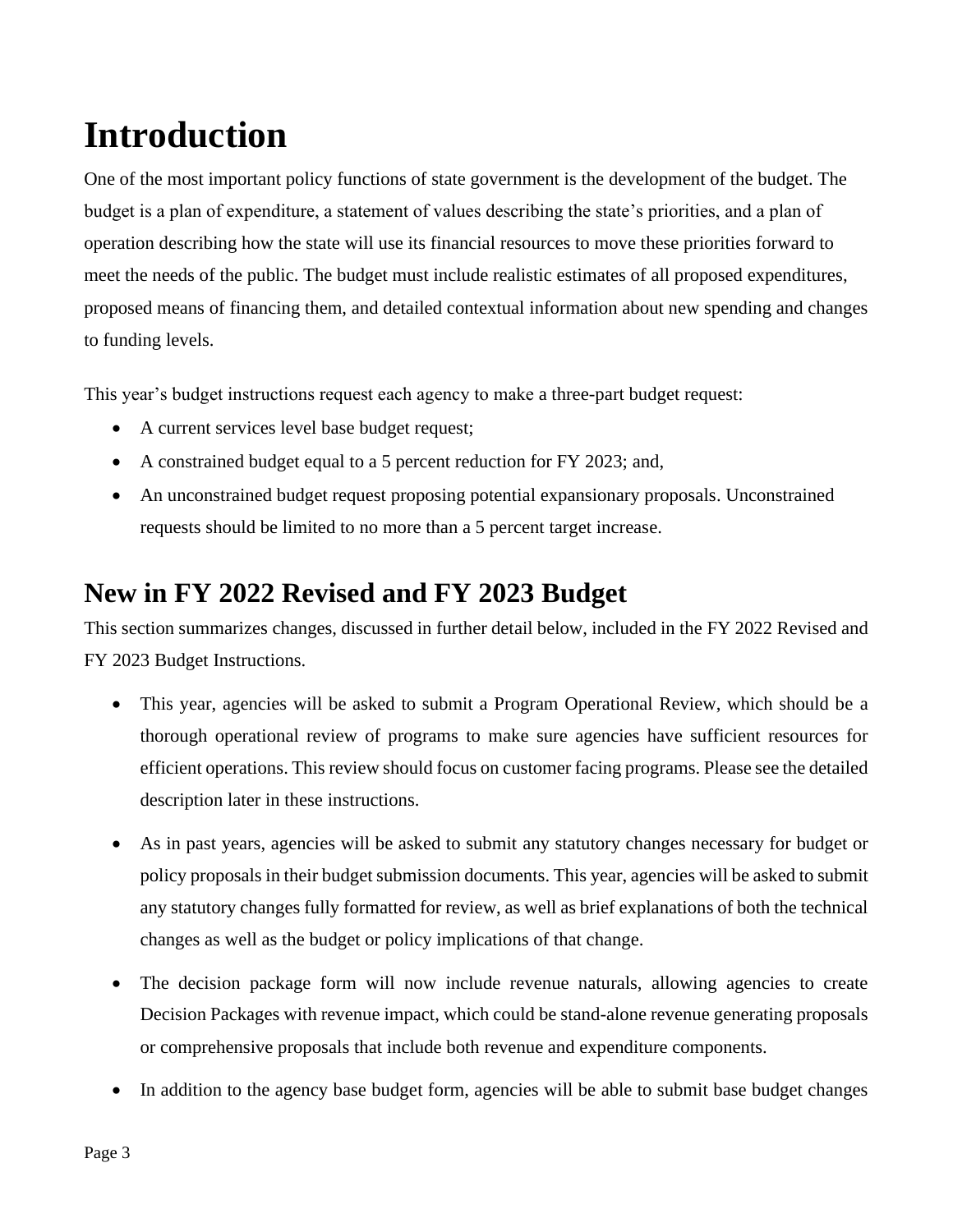utilizing the Decision Package form in BFM. Alongside "Constrained" and "Unconstrained", agencies will now be able to select "Base Budget" in the dropdown menu on BFM Decision Package form. The base budget change Decision Package is provided as a convenience to agencies that wish to group changes together or provide additional detail in the item description field about a given change. Agencies will not be required to submit Program Impact Statements (Report 120).

- Agencies will be asked to input five-year forecasts for constrained and unconstrained Decision Packages in the BFM budget form. This change will allow for better tracking of initiative costs across years.
- The federal awards catalogue will not be required in FY 2023. Federal account estimates will continue to be required, as detailed below.

### <span id="page-3-0"></span>**Budget System**

The FY 2023 Budget will be the fifth budget developed in the budget system known as Budget Formulation and Management (BFM). Separate instructions on using the system are available on the Office of Management and Budget (OMB)/Budget Office website at [www.omb.ri.gov.](http://www.omb.ri.gov/) OMB will update these instructions as necessary as new features are added and system changes are made.

## <span id="page-3-1"></span>**FY 2023 Budget Targets**

The first phase of the FY 2023 budget process involves the preparation and announcement of budget targets, which each agency should adhere to in the preparation of its upcoming budget. The budget targets formulated by the Budget Office are based upon anticipated growth rates of both statewide and agencyspecific cost parameters coupled with preliminary revenue estimates for the ensuing fiscal year. An important feature of the budget target process is that, unlike appropriations, targets are set at the agencywide level, rather than at the individual program or sub-program level, allowing agency directors and leadership staff to exercise a level of discretion in determining how allocations should be distributed among programs in the budget request. This process encourages agency leadership to make program adjustments that shift resources from low to high priority services.

The Governor has a constitutional mandate to submit a balanced budget to the General Assembly. In order to provide the Governor with a wide variety of options for reducing spending to meet the realities of resource scarcity, agencies will be required to submit both to submit both a current services level (CSL,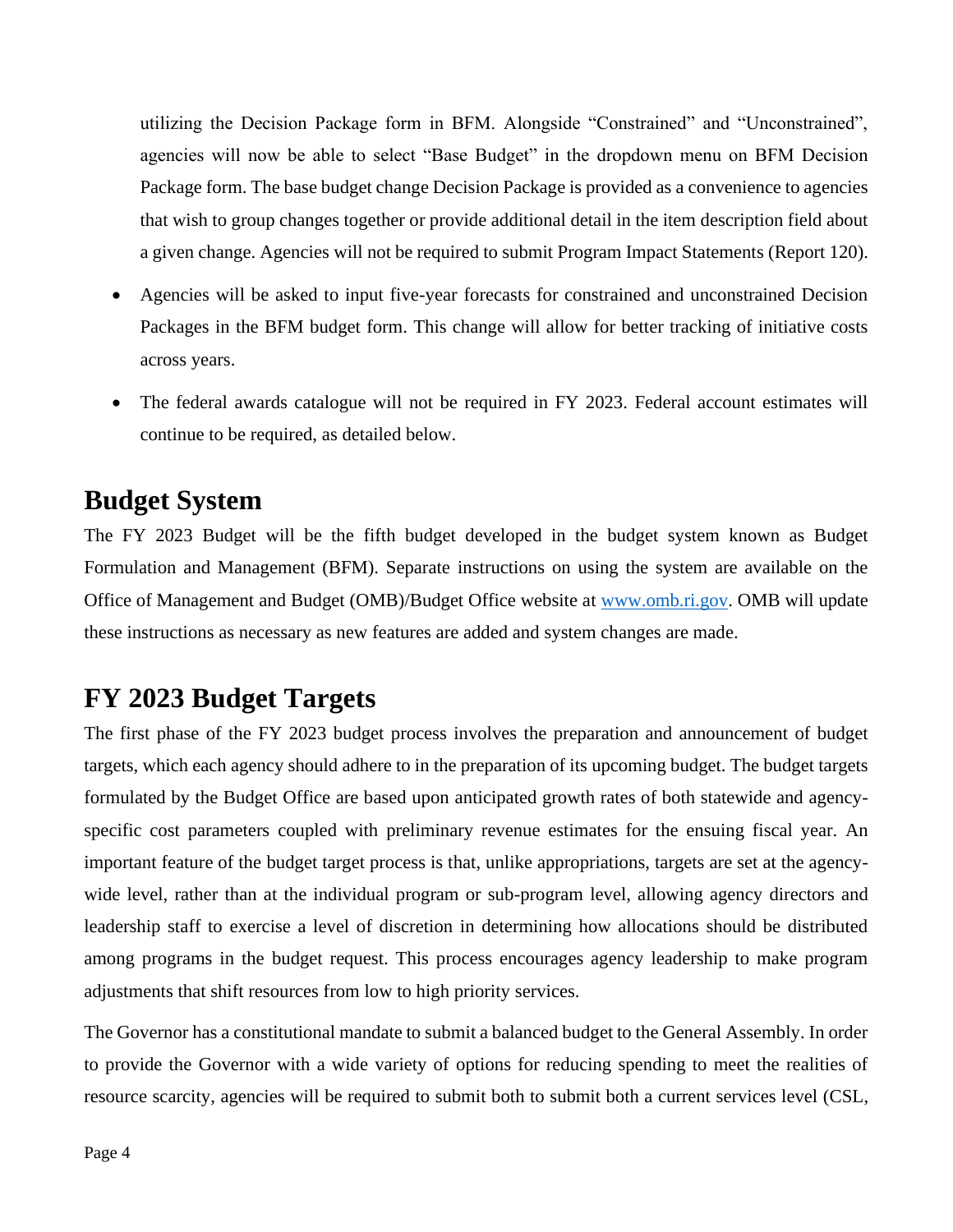also referred to as the "target base") budget and a constrained budget based on the targeted reduction funding level provided by the Budget Office.

The current services level budget should be in line with current staffing and operations of the agency (essentially, as shown in the "FY 2023 target base" item on page one of your agency's target sheet); in other words, the budget needed to continue operating at the same service levels as embedded in the FY 2022 enacted budget.

The constrained budget request should include a package of expenditure reductions which are necessary to achieve the savings target should such cuts be necessary. If an agency has evaluated all opportunities for expenditure cuts, then the constrained budget request may include revenue initiatives relating to revenue types which are administered by the agency. Revenue initiatives will be considered most favorably when they are justified with significant agency analysis which considers factors such as comparable state fees, history of rate increases, policy justifications, cost/benefit analysis, and assessment of the value provided to citizens. Agencies are encouraged to consider the cost of administration when requesting revenue initiatives.

While not specifically requested in recent years, the Budget Office welcomes agencies to submit unconstrained requests that are in line with the highest agency priorities and the Governor's strategic direction. These requests for new programs and expansive funding for existing programs will be viewed most favorably if they represent innovative, evidence-driven approaches to meet the needs of Rhode Islanders and may be offset by decreases elsewhere in the agency budget.

In this year's budget request, agencies will continue to use decision packages to provide detailed narrative information about their most complex expansionary or constrained requests. Agencies should use Decision Packages to present the different current service level, constrained, and unconstrained funding options available. This year, the narrative component of decision packages will be filled out using an editable Microsoft Word form. Less complex changes, low dollar value changes, and simple funding transfers between line items will be detailed in the base budget form, or base budget Decision Packages, which are new this year (explained in detail later in the instructions). Further information about filling out Decision Packages, as well as more detail about the types of changes that are appropriate for the base budget form, base budget Decision Packages, or constrained/unconstrained Decision Packages, is available in the Budget Request Preparation section below.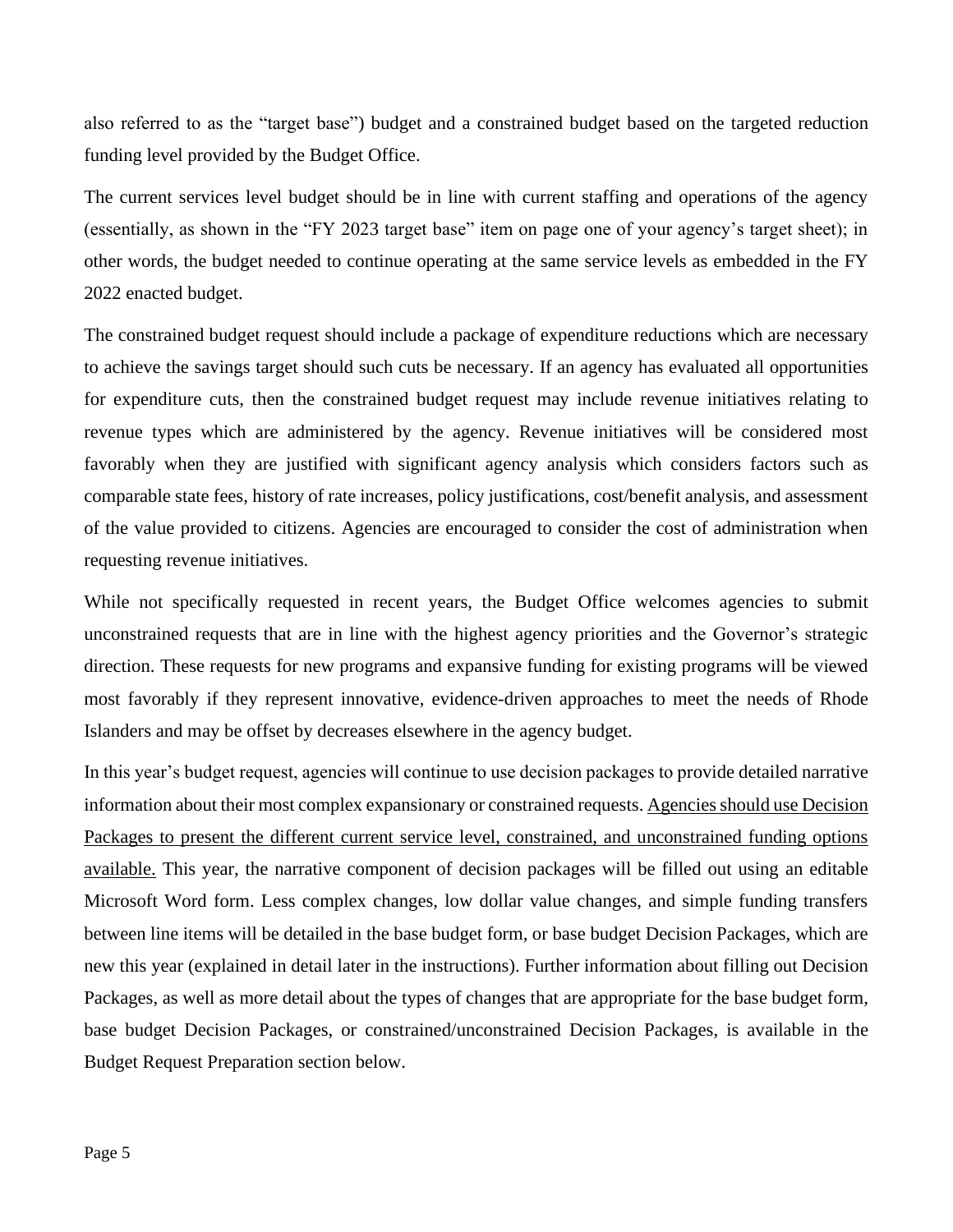### <span id="page-5-0"></span>**FY 2022 Revised Budget**

*Forms for preparing the FY 2022 Revised Budget are located under the BFM toolbar "Budget Formulation."* 

Agencies are expected to operate within the current year budget as enacted, both within the bounds of the individual line items of the prevailing Appropriations Act as well as by agency "bottom-line" funding levels, particularly with respect to appropriations of general revenue and the Rhode Island Capital Plan Fund (RICAP). Given recent legislative changes to RI General Laws § 35-3-24 contained in Article 2, Section 5 of the FY 2020 Appropriations Act, the Budget Office is requiring that all agency budget submissions for FY 2022 revised appropriations remain at or below the enacted level *at the program (i.e. line item) level* for all general revenue and RICAP line items. As a reminder, the *line item* is generally designated by the first 4-digits of the seven-digit appropriation accounts ("line-sequences") that together comprise an appropriation in Article 1. Although there are some exceptions, as general rule, a line item authorizes the legal boundary for the totality of expenditures from a specific source of funds within a specific budget program.

One exception to this rule is where a discretionary reappropriation (general revenue) has been previously approved by the Governor, an automatic RICAP balance forward from FY 2021 is operative, or language within Article 1 of the FY 2021 Revised Appropriations Act explicitly reappropriates certain funding to FY 2022. However, in no cases shall the requested increase extend beyond the funding afforded by these types of reappropriation.

**Reallocations of appropriated funding between general revenue or RICAP line items of any agency, even if of a "zero-sum" nature, is likewise prohibited.** However, through the use of the BFM base budget form and the Personnel Cost Forecasting module (PCF), agencies will maintain the ability to reallocate funding among natural accounts and between line-sequences *within* general revenue line items as necessary. Effectively, this provides agencies the latitude to realign enacted program financing in recognition of any necessary technical adjustments to the current year expenditure plan and acknowledgement of any *intra-program* surpluses and deficits that are anticipated. However, reallocations of program financing that are clearly not in keeping with the appropriation intent of the General Assembly, while strongly discouraged by OMB, should be set forth in an FY 2022 Decision Package.

If an increase to general revenue or RICAP line items in FY 2022 is deemed absolutely crucial to the continuation of effective and efficient agency operations, agencies must submit an FY 2022 Decision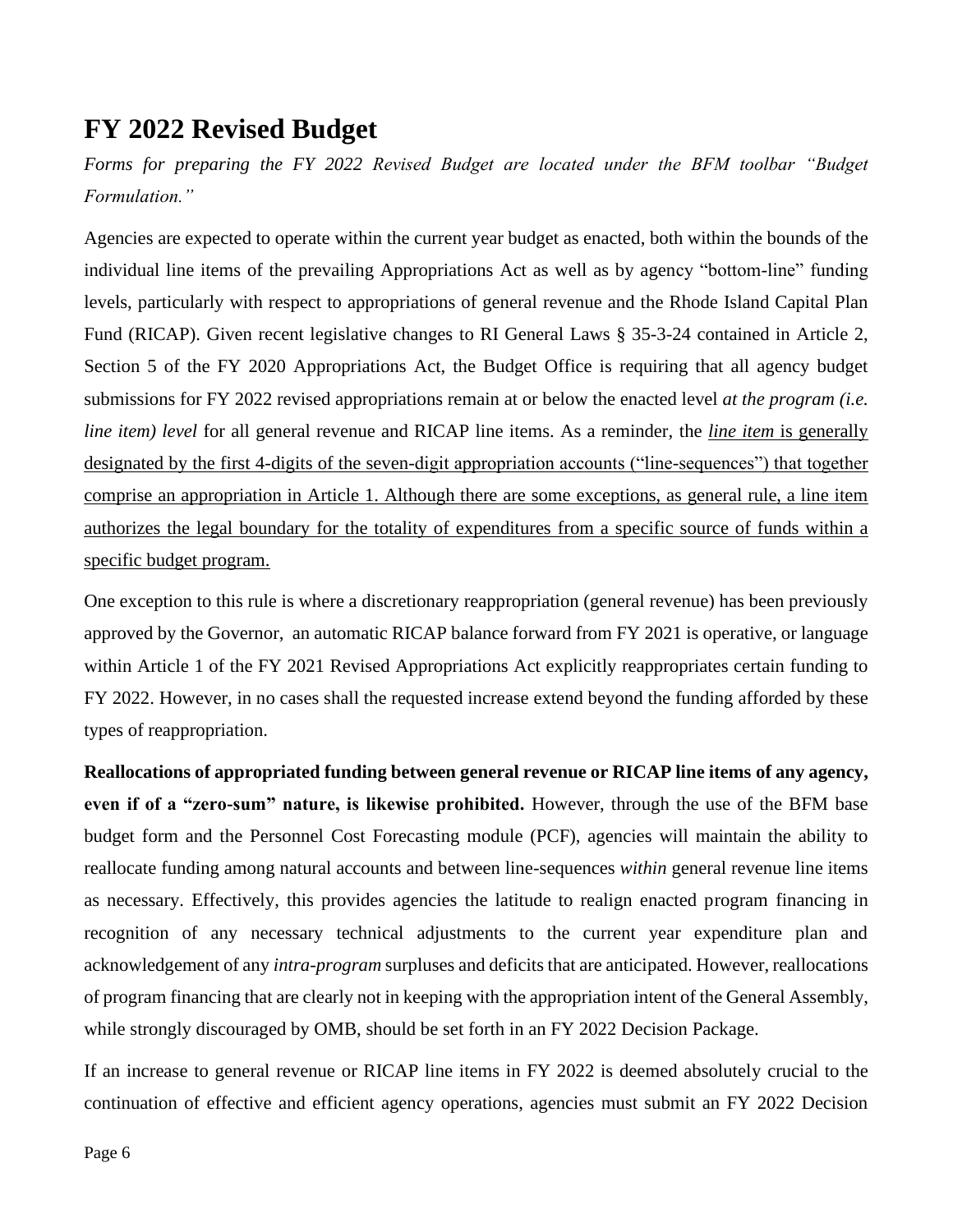Package that clearly explains the underlying causes and programmatic rationale(s) for the increase. All relevant database modifications should be contained within the Decision Package itself, and not subsumed within the base budget form(s). Although some increases in general revenue appropriations may be needed due to unforeseen circumstances, it is expected that most of these requests will be related to federal funds, few will be related to general revenue, and very few will ultimately be submitted as part of the FY 2022 Supplemental Appropriations Act in January.

Increases to Federal Funds, Restricted Receipt, and (non-RICAP) Other Funds line items are allowable within the agency budget submission but are subject to review and revision by OMB and the Governor's Office on a case-by-case basis. Unless permissible under current statute, **requests for new restricted receipt accounts will be accepted for FY 2023 only, as these generally require prior legislative authority to establish, pursuant to RIGL § 35-4-22.1(b) and RIGL § 35-4-22.2.**

### <span id="page-6-0"></span>**Brief Outline of Budget Process**

The expenditure targets to be used for developing your budget submission will be distributed shortly after these instructions. This year, the early stages of the budget process will again include trainings delivered by The Policy Lab at Brown on utilizing data and evidence in policy making, and integrating quantitative and qualitative performance data into your budget submission, which agencies are encouraged to attend. Furthermore, the Budget Office will again conduct BFM trainings and hold general purpose office hours. These will take place in August and September. Please see Appendix 1 for a more detailed agency budget submission process timeline.

Pursuant to RI General Laws § 35-3-4, all agencies are required to submit budget requests no later than Thursday, October 1, 2020. **Please note that if you do not submit your budget by the assigned submission date, you will not have the opportunity to participate in the October pitch meetings and present your budget to OMB leadership.**

Following agency budget submissions, the Budget Office will review agency budget requests for compliance with the Governor's direction, technical accuracy, responsivity to the economic and public health crisis engendered by the coronavirus, and adherence to the agency's and the Governor's stated policies and priorities. Agency proposals will need to be brought into balance with the revised estimate of total revenues, as determined by the November Revenue Estimating Conference. Detailed preliminary budget recommendations will then be developed for each program and agency. The key elements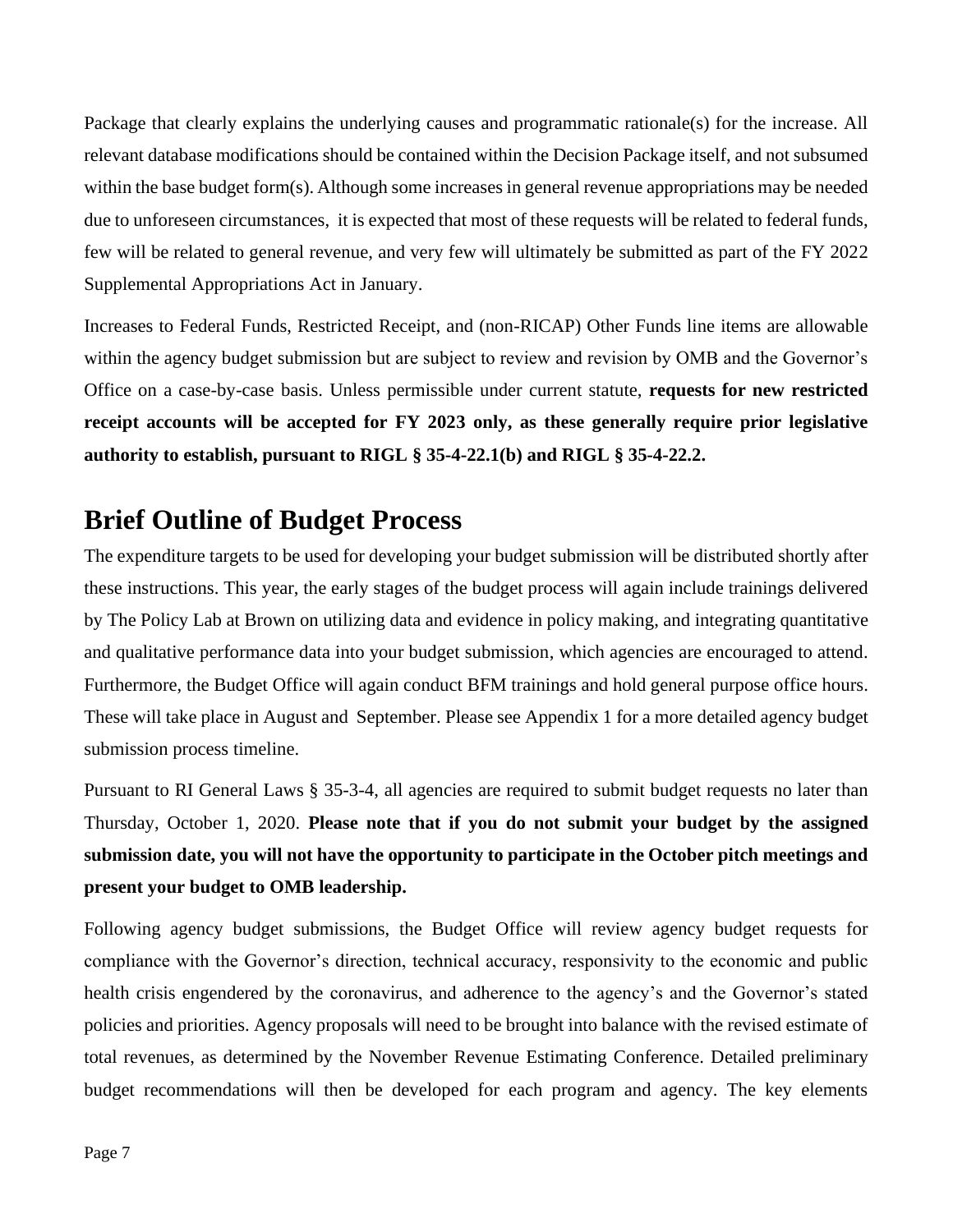considered as part of the development of these recommendations will include program plans and performance measures, information about program evidence base, alignment with policy guidelines and strategic priorities, agency explanations of services through narrative submissions, and any additional information provided by agencies in follow-up meetings and discussions. **It is in your best interest to submit robust, detailed narratives that fully capture your agency's priorities and expected outcomes from your requests.** 

RIGL § 35-3-7 requires the submission of both the supplemental budget and the new year budget by the third Thursday in January, or on the first Thursday in February in the year following the election of a new Governor. This year's submission date falls on January 20, 2022.

# <span id="page-7-0"></span>**Budget Request Preparation**

Agency budget requests must adhere to the format described below and will only be considered complete if all required documentation and backup information is provided. While some agencies may not require each section as described, the basic format and order of presentation should be followed in the preparation of all budget requests. Incomplete budget submissions will be returned to agency staff upon receipt by the Budget Office. The required documentation, in general order of presentation, includes all of the following:

- Letter of Transmittal\*
- Table of Contents\*
- Agency Summary Information/Overview (BFM Reports 403 and 103)
- Agency Strategic Plan\*
- Program Operational Review\*\*
- Department/Agency Budget Tracking Sheets (Reports 150 and 160)
- Revenue Estimates (Report 170N)
- Program Information FY 2023 Budget
	- o Program Narrative (Report 402)
	- o Program Summary Financial Data (Report 123)
	- o Decision Packages (Report 105)\*\*\*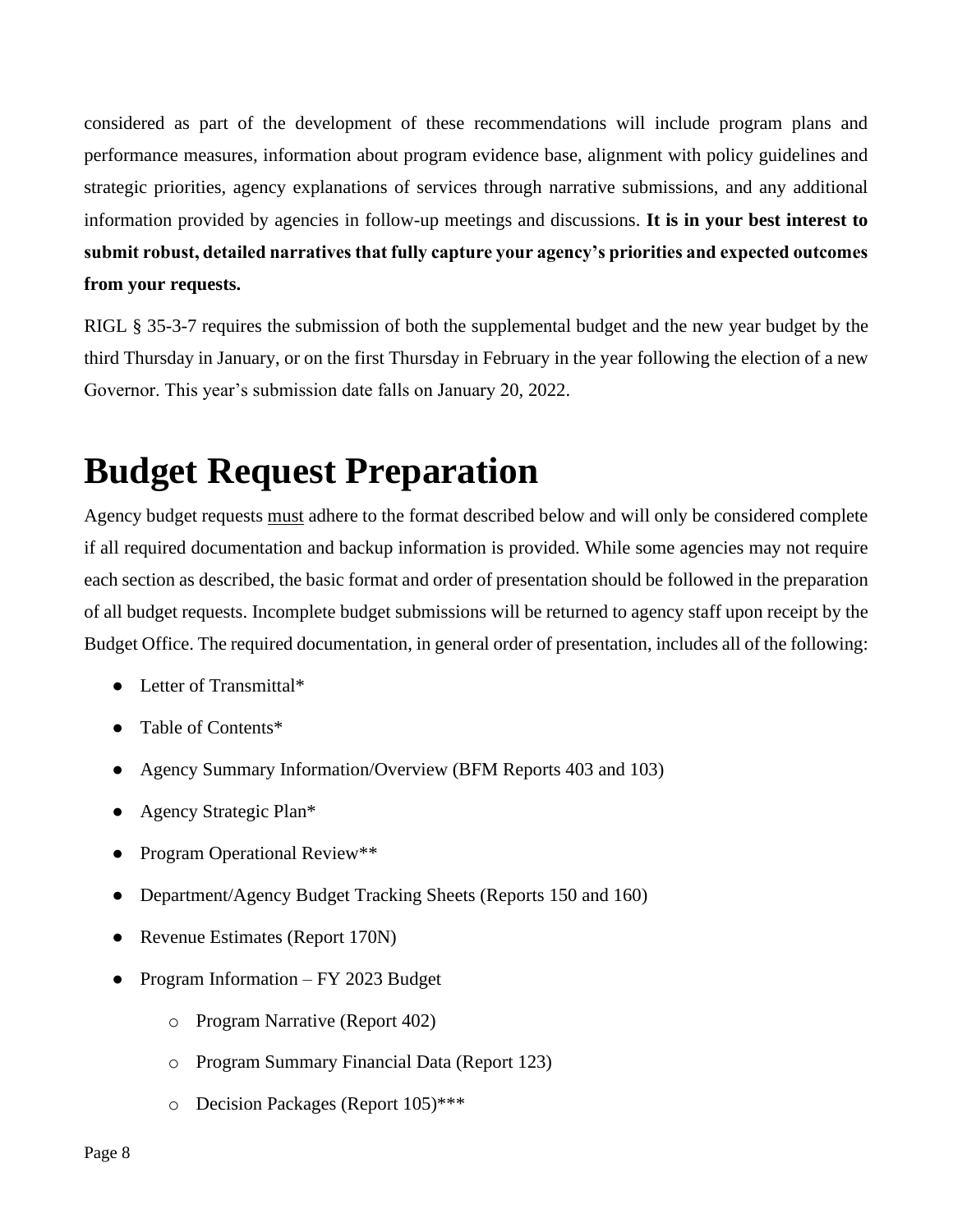- o Purchased Services and Contract Employee Data (Report 106)
- o Natural Account Backup Information (Report 151)
- o Federal/Restricted Account Estimates (Report 107)
- o Performance Measures (Report 401)
- o List of Reports\*

\*created outside of BFM (add as attachment using Form 5400)

\*\*created outside of BFM in a memorandum format to be determined by agency (Add as attachment using Form 5400. Optionally, if these reviews are conducted at the program level the agency may choose to attach utilizing form 5410.)

\*\*\*be sure to include Microsoft Word template attachment to BFM Decision Package Form

Each of these sections and the specific items that should be provided within each section are described in more detail below.

### <span id="page-8-0"></span>**Letter of Transmittal**

A letter of transmittal from the head of the agency or department must accompany the budget submission. This letter should provide a brief overview of the budget request from the Director's perspective. Letters of transmittal should clearly explain the problems that the agency is facing, provide a high-level overview of proposed solutions/innovations, and advocate for the agency's requested budget. The following guiding questions can be answered in the letter of transmittal:

- How does this budget meet the strategic plan, goals, objectives and policies of the department or agency?
- What major issues are of concern to the Director?
- How are the major issues of concern addressed within the budget proposal?
- What are the Director's top priority requests for the budget cycle?
- How has the agency attempted to meet budget targets creatively through strategic reductions and prioritization of programs?
- How does the agency plan to strategically address the financing gap that may arise when pandemic-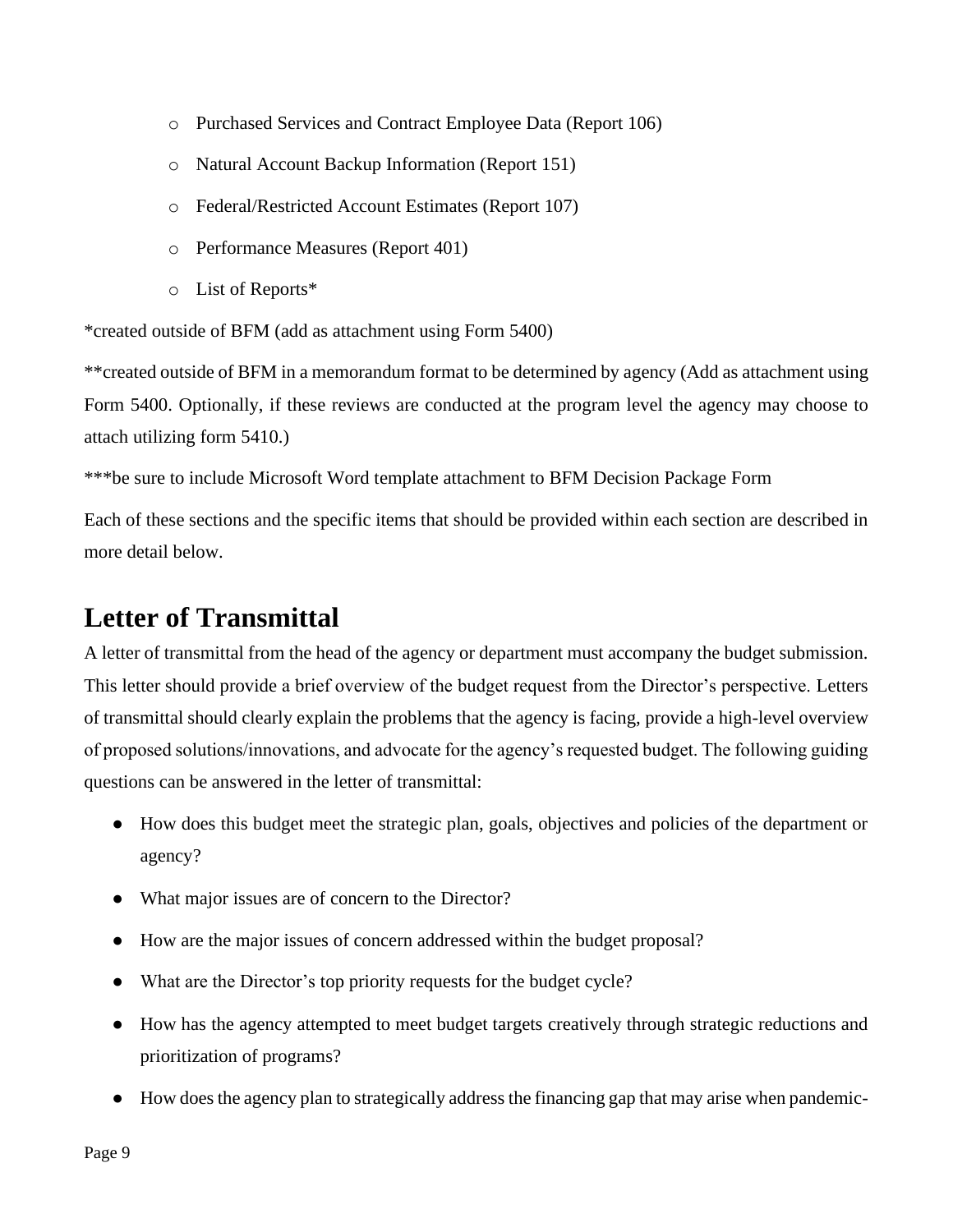associated federal recovery funds are no longer available to support programs? How does the agency plan to wind down or otherwise fund such federally supported programs?

The letter should be addressed to the Governor. The letter should be included in the printed submission and also attached to form 5400 – Agency Submission Attachments (under the Budget Formulation tab).

### <span id="page-9-0"></span>**Agency Summary Information** (BFM Reports 103 and 403)

This report provides a summary of the financial data for the entire agency or department. The fiscal information provided in the report includes:

- Total expenditures for each program within the agency.
- Total expenditures for each category of expenditure.
- Totals expenditures for each source of funds.
- Total number of FTE positions funded in the agency.

In this section, in addition to the summary financial data, a general narrative overview of the Department or Agency should be provided as context for OMB, Governor's Office, and Legislature staff analyzing the budget submission. The Agency Narrative page should be updated regularly in BFM and used as the narrative overview page in this section. The following information should also be provided:

- **Agency Description** This section should include a general description of the agency, its organization, programs, and overall objectives. This section should provide the reader with an understanding of the agency's operations, why the agency exists, what services it provides, and what its priorities are. (This information is entered in the BFM Strategic Planning form and report 403 – Agency Descriptions can be printed for submission.)
- **Agency Expenditure Summary** The BFM report 103 Agency Summary Report BR-1 should be printed to show the total expenditures by source of funds, program, and major category of expense as requested for the budget year, the enacted and revised data for the current fiscal year, and the actual expenditures for the two prior fiscal years.
- **Strategic Plan** Agencies should include a copy of their most recent strategic plan in their printed submission and attach the plan in the BFM database using the "Agency Submission Attachment" Form 5400, under Budget Formulation. Agency strategic plans should be updated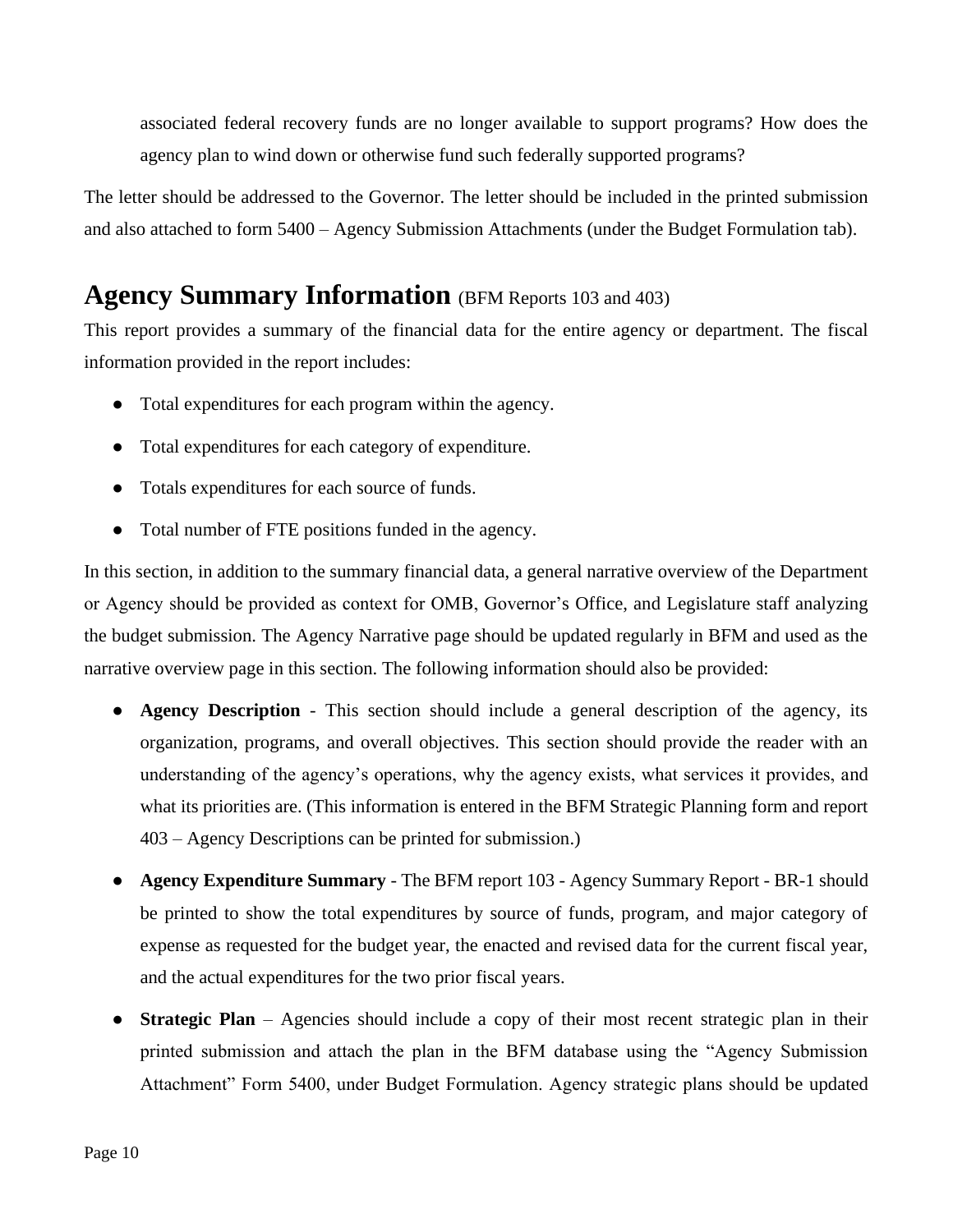regularly and should include clear, quantifiable goals and information about agency and program performance wherever available.

# **Program Operational Review**

Properly resourcing government operations can have a dramatic and immediate effect on the people the state serves. This year, agency budget submissions should include a thorough operational review of programs to make sure they have sufficient resources for efficient operations. In particular, this review should focus on customer facing programs.

The Program Operational Review should take the form of a memorandum from the Agency Director to the Governor along with any supporting analysis deemed appropriate by the agency. A single agencywide memorandum which includes a review of all major programs is acceptable. However, if the agency prefers to submit individual documents for each program that is also acceptable. The review should cover the major programs administered by the agency and address questions such as:

- Are there notable pain points with public because of current resources?
- Is the program better off with contract support or state employees?
- Will adding state employees significantly improve program efficiency in a measurable way?
- Do opportunities exist to reallocate existing resources in a more cost-effective manner?
- Can the program hire properly skilled individuals for the program with current job classifications and pay rates?
- Should program resources be reduced because of changes in program volume or business process streamlining?
- Does the program need an investment in information technology?
- The pandemic forced agencies to make timely and wide-ranging adaptations to their business processes ranging from remote work arrangements and technology implementations. Reflecting upon changes in agency operations as a result of the pandemic, are there changes in agency operations, personnel, or organizational structure that should be implemented on a more permanent basis?

How to develop the proposals:

• Conduct a LEAN review of the program – The state has developed a number or Lean certified employees through training over the last few years. In addition, we have standing procurement vehicles that bring outside Lean facilitators to optimizing program operations.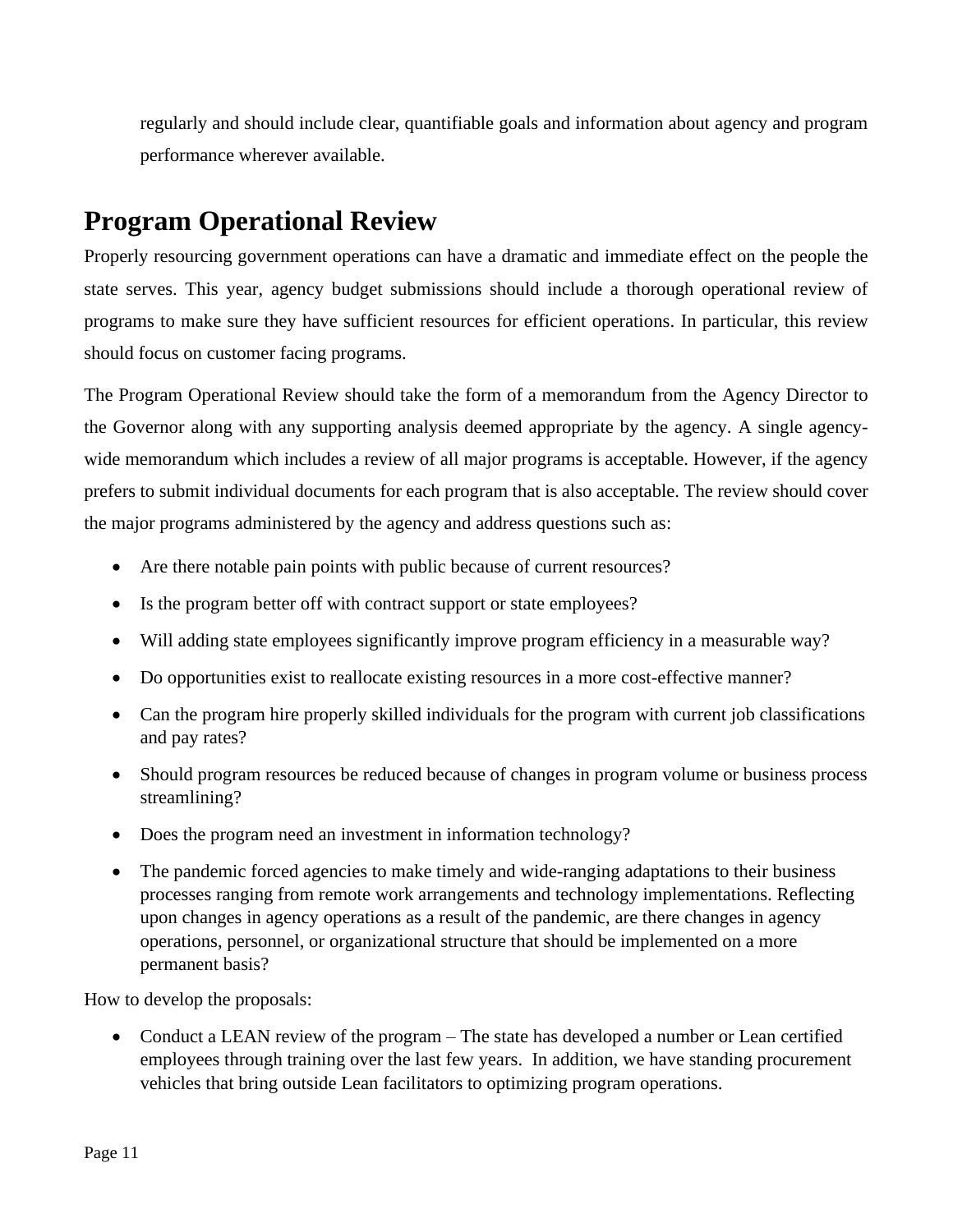- Compare the costs to the public to those of the state The wait time the public endures because of under resourced programs is a real and significant loss in income and productivity. This loss can be compared to the additional cost of state resources and how they would improve program performance.
- Meet with Department of Administration divisions of Information Technology, Purchases or Human Resources – These divisions can help give guidance on the need for additional system investments, how to transition between contractors and FTE, and what could be done to recruit properly skilled employees.

If the review concludes in the submission of a Decision Package for a program then this should be referenced in the Program Operational Review memorandum. If the review concludes that particular programs need no resource changes this should be stated directly for each program.

Please reach out to your assigned budget analyst if you have any questions about this review.

## <span id="page-11-0"></span>**Revenue Estimates**

Agencies responsible for collecting general revenue departmental receipts (e.g. license fees, fines and penalties, etc.) must provide estimates of these revenues for both the current fiscal year and the budget year. All estimates should be based on current law and should not include any proposed changes to fee structures that may have an impact on revenues. If an agency believes current fee structures require review for potential adjustments, a separate analysis should be prepared and submitted with the budget request as a Decision Package.

In order to meet constrained budgetary targets, agencies may, in addition to proposing program reductions, propose mechanisms to increase departmental revenues as part of their budgetary submission. Like revenue fee structure changes, these proposed revenue options should be submitted to the Budget Office for consideration as part of the Agency budget request, through Decision Packages. During the review process, the Budget Office may adjust the revenue estimates put forward based on requests from the Governor.

Report 170N should be used to provide revenue estimates for each existing receipt account for both the FY 2022 revised submission and the FY 2023 submission. Historical receipt data and the adopted estimates for the current fiscal year will be available to each agency in BFM. Again, it is critical that agencies' revenue estimates are based upon current law and do not include any estimated revenue enhancements. This information will be used to prepare for the November Revenue Estimating Conference and thus must be submitted by the agency budget submission deadline.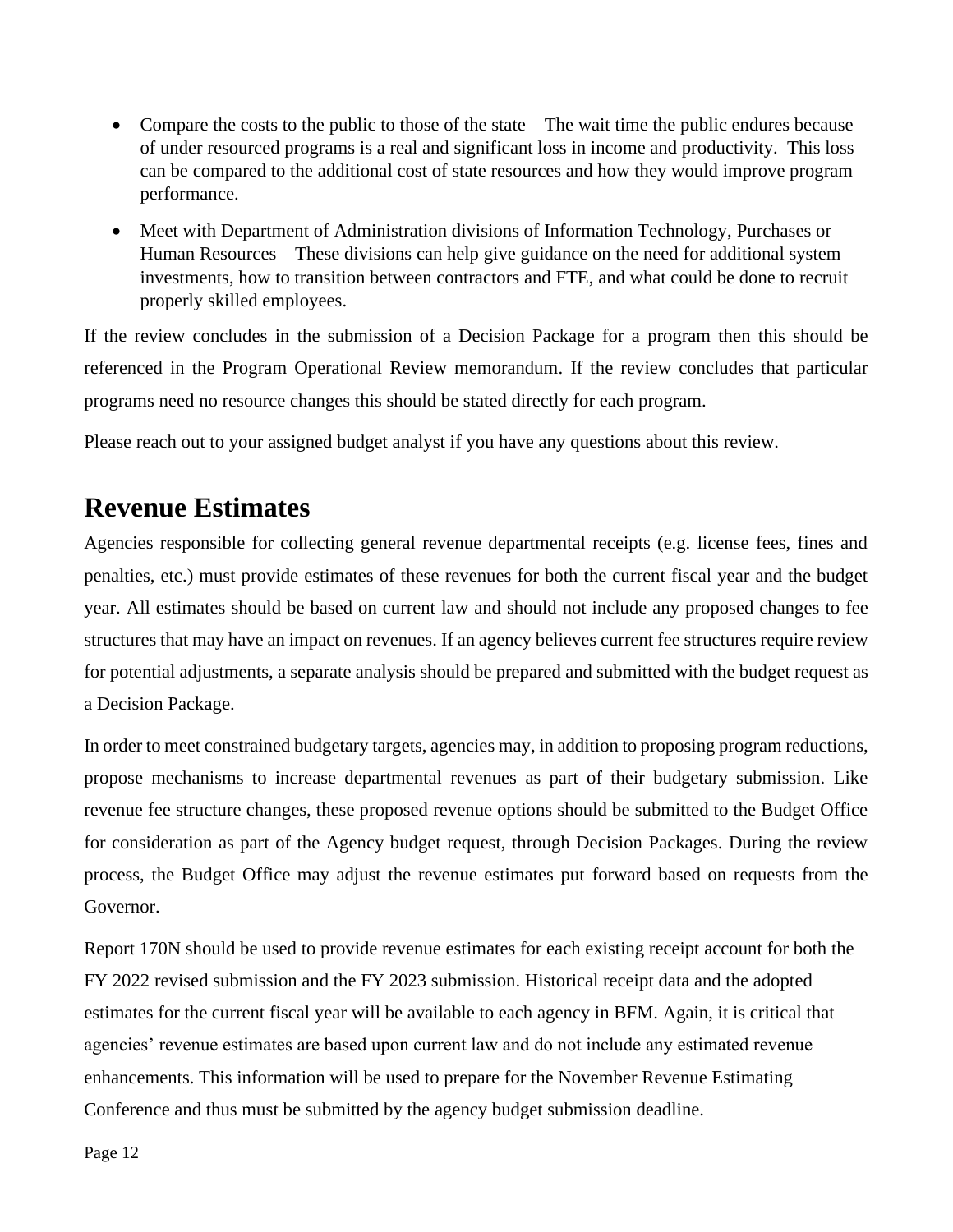# <span id="page-12-0"></span>**Program/Subprogram Information**

The narrative components of the budget are intended to provide details about agency programs and backup information to support budget requests. The narrative section consists of both program plans and budget specific impacts, including the following principal narrative sections:

- Program Plans Title, Descriptions, Mission, and Statutory History
	- o Presented in Report 402 Agency and Program Descriptions
- Program Summary Financial Data
	- o Presented in Report 123 Program Summary BR-4
- Agency Decision Packages
	- o Presented in Report 105
- Purchased Services and Contract Employee Data
	- o Presented in Report 106
- Natural Account Backup Information
	- o Presented in Report 151
- Federal/Restricted Receipt Account Estimates
	- o Presented in Report 107
- Performance Measures
	- o Presented in Report 401

Instructions for preparing each of these narrative sections in specific are set out below.

#### <span id="page-12-1"></span>**Program Plans**

The Program Plan provides, in a narrative format, a general overview of each of an agency's programs, including their history, purpose, and performance data. The plan provides an explanation of why the program exists, what its public purpose is, and why funding for the program is and/or should be provided. In BFM, the Program Description report (402) identifies the Program Mission, Program Description, and the Statutory History of the program. Each agency should review existing information auto-populated into these narratives from prior-year budget cycles and make appropriate changes in BFM (refer to section 15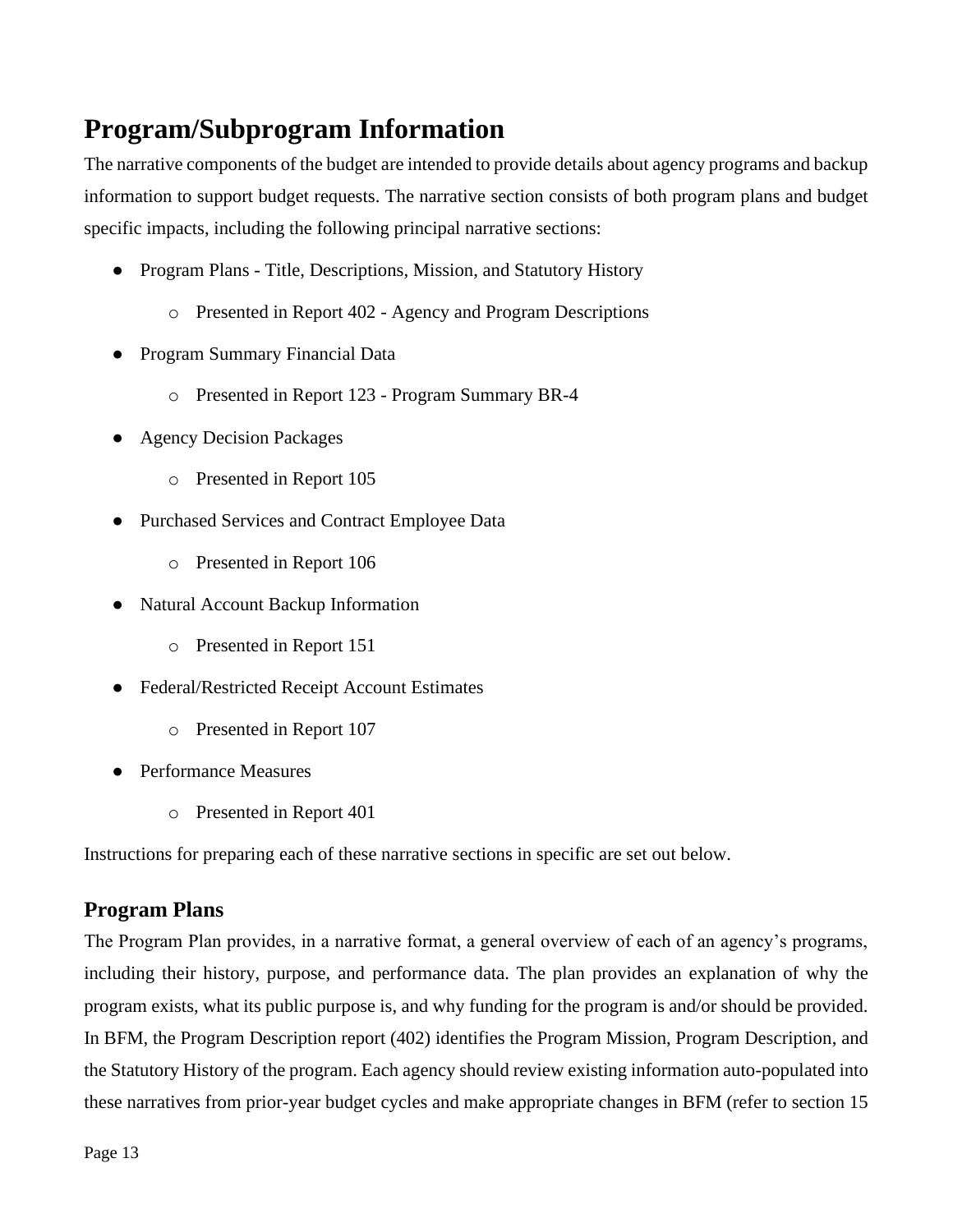in the BFM instructions). Further information about this narrative component is available in the Program Planning section above.

#### <span id="page-13-0"></span>**Program Summary Financial Data**

The Program Summary Financial Data report (123) aggregates the line item sequence and natural account data by major category of expenditure (personnel, operating, etc.) and funding source (general revenue, federal, etc.).

#### **Base Budget Form**

The agency and program level Base Budget Forms (9200 and 9210) provide the agency with the opportunity to request minor budget adjustments consistent with maintaining current services. The base budget request should reflect the Current Services Level budget target. The Base Budget Form is generally used to present small, less complex requests; base changes might include, for example, the movement of funds between programs or categories, the filling of a previously vacant position that is included in the enacted FTE cap, or the adjustment of a contract value due to a change in scope of work.

For more complicated base budget changes, which generally would include changes to a line sequence that are more than either \$10,000 or 10% of the line sequence value, whichever is larger, agencies should include additional analysis and contextual information in BFM utilizing the "Justification" field available for each line sequence / natural account row. Note that small shifts may not require detailed narratives but would still benefit from explanation to Budget Office analysts.

In response to agency feedback, the Budget Office has added optional functionality allowing agencies to request base budget changes utilizing the Decision Package form (see next section). The option of using a Base Budget Decision Package as an alternative to the Base Budget Form is offered as an administrative convenience for budget presentation purposes – they are effectively equivalent.

#### <span id="page-13-1"></span>**Agency Decision Packages**

Constrained and unconstrained Decision Packages are mechanisms for agencies to describe major requested changes to their budgets. They are used to present large, complex initiatives and proposals that would have a significant impact on the agency/program budget and/or operations.

Constrained and unconstrained Decision Packages are the primary method of entering changes to the agency budget, and are used to put forth items that the agency believes will require a Governor-level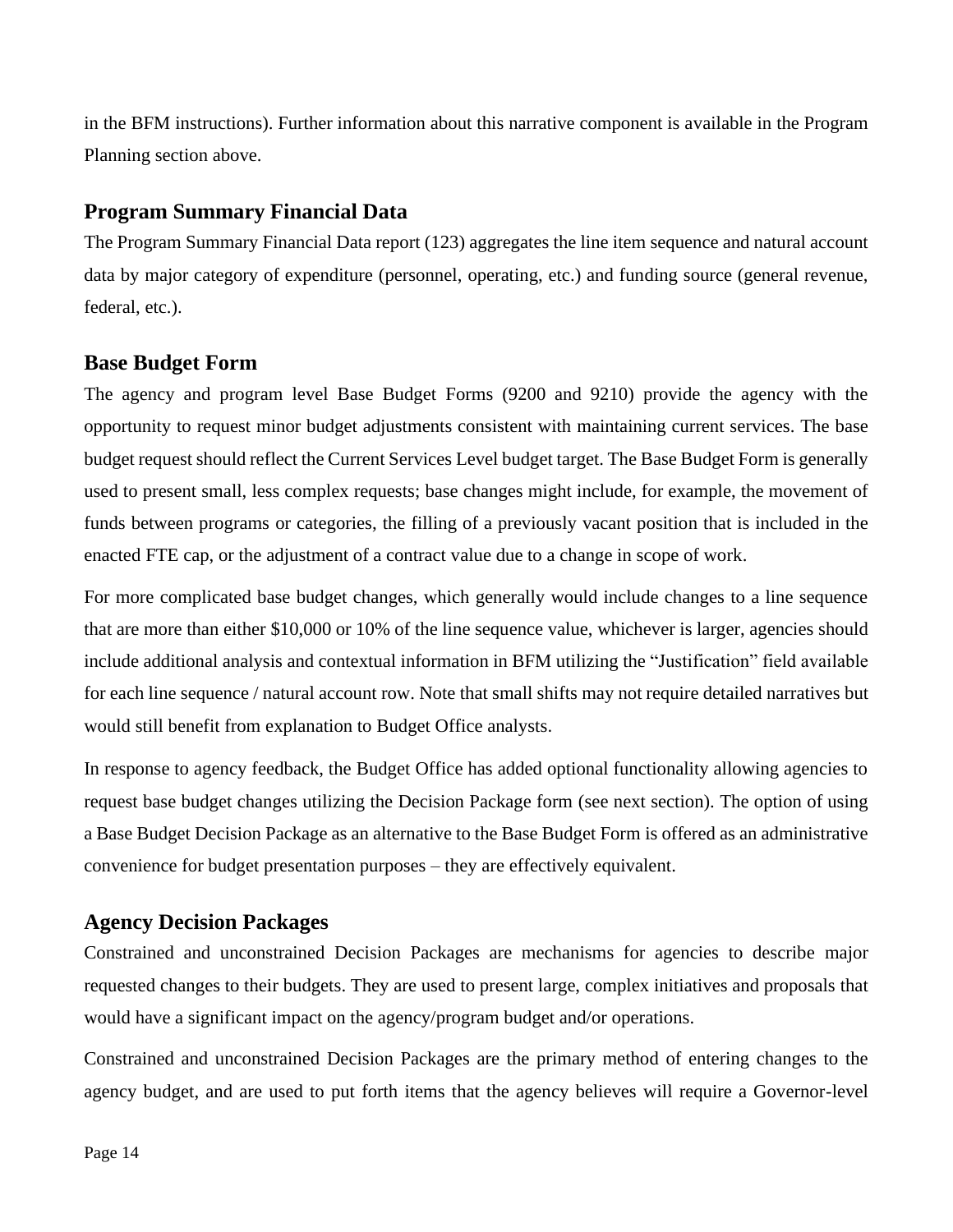decision about whether or not to implement. While there is not a specific dollar amount threshold that triggers a constrained or unconstrained Decision Package in all cases, generally, any change request greater than \$200,000 should likely be included in a constrained or unconstrained Decision Package. The more important quality that agencies should use to determine whether a proposed change belongs in the base budget versus a constrained or unconstrained Decision Package is the level of complexity - proposals that are highly complex with many moving parts and political considerations, proposals that are intimately related to Governor and/or agency priorities, proposals that would fundamentally change the way an agency operates, and constrained proposals that would have a negative impact on agency operations should all, generally, be presented through a constrained or unconstrained Decision Package. Some highdollar-value change requests (such as, e.g. a \$1 million salary and benefits increase to annualize a COLA) are not complex enough to require the level of detail included in a constrained or unconstrained Decision Package; conversely, some low-dollar-value change requests (such as, e.g., a \$50,000 proposal to deliver a brand new program related to a Governor priority) would benefit from further expansion through a constrained or unconstrained Decision Package. Agencies should feel free to contact their assigned Budget Development analyst with questions about whether a given change is most appropriate for inclusion within a constrained or unconstrained Decision Package. Together with base budget changes, constrained or unconstrained Decision Packages form the basis for not only the Budget Office's review of the agency budget, but also that of the House and Senate Fiscal Staffs. As such, it is to the agency's benefit to provide as thorough and detailed an explanation of each proposed change as possible.

This year, while base budget changes can continue to be submitted through the BFM Base Budget Form, as has been the case in previous years, agencies will also be able to submit base budget changes utilizing the Decision Package form in BFM. Base budget change decision package functionality is provided as an **optional** convenience to agencies that wish to group changes together or provide additional detail in the item description field about a given change. Agencies should also consider using this form to avoid the practice of submitting identical constrained and unconstrained decision packages.

To submit a base budget decision package, alongside "Constrained" and "Unconstrained," agencies will now be able to select "Base Budget" in the dropdown menu on BFM Decision Package form. Agencies should group base budget changes by program and provide explanations for each shift within the BFM item description field. Base Budget change Decision Packages are reflected in the base budget, constrained, and unconstrained agency requests.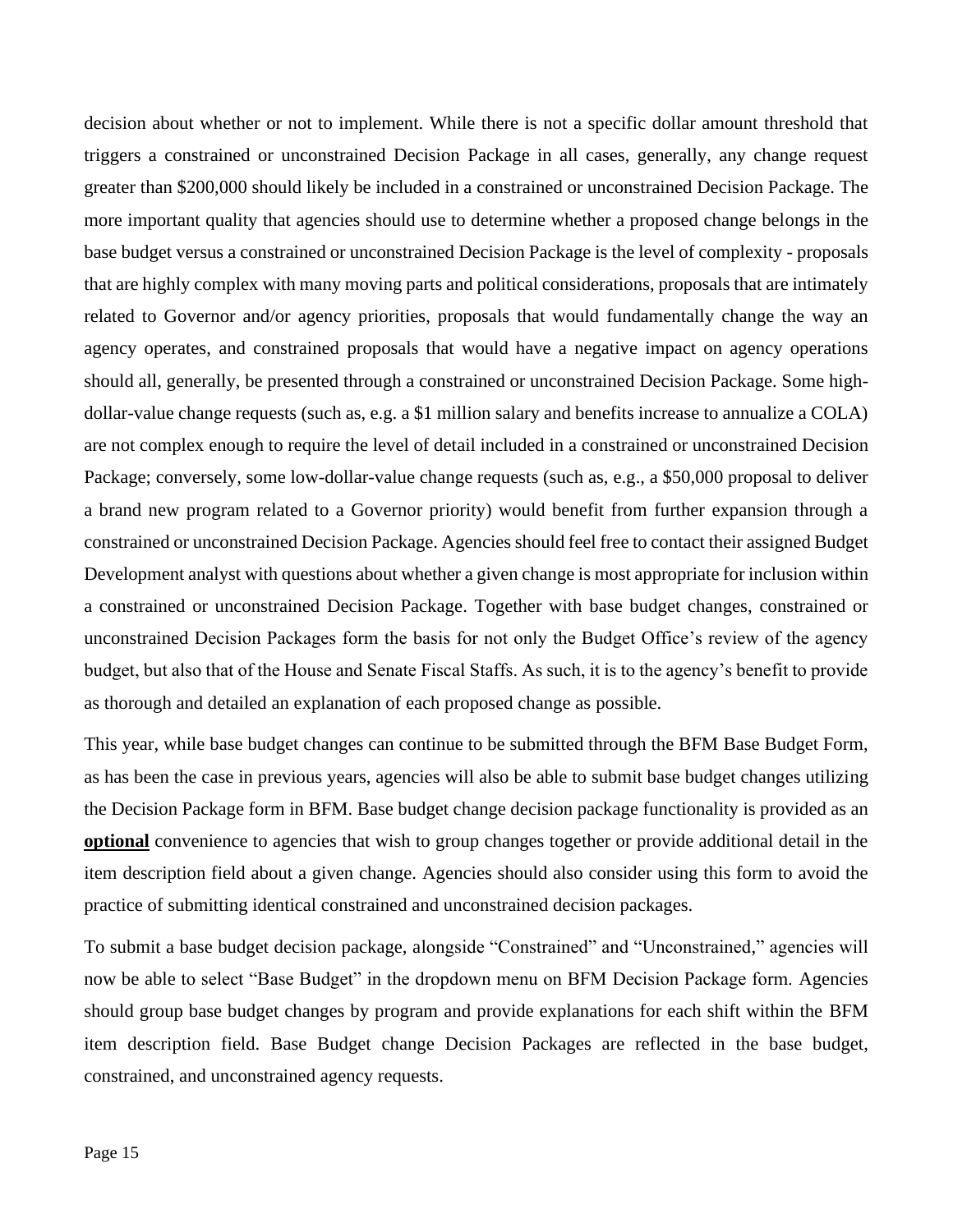The Decision Package form has been redesigned for the FY 2023 budget cycle in order to improve user experience and eliminate non-critical narrative categories, while continuing to emphasize the role of evidence-based budgeting in the Rhode Island budget process. The Decision Package form will be submitted through a Microsoft Word document in order to give agency staff more control over the narrative submission process. The goal of the new form is to eliminate problems encountered by agency staff in submitting their narratives through BFM, as well as improve the quality of information that is submitted with Decision Packages. Trainings focused specifically on how to write and submit an excellent Decision Package in the new format will be available to agencies throughout the summer months. The Microsoft Word document must be submitted as an attachment with every Constrained and Unconstrained Decision Package (the Microsoft Word document is not mandatory for a Base Budget Change Decision Package, and the agency should use their discretion in determining what level of documentation is necessary)

In addition to attaching the Microsoft Word document to the BFM Decision Package financial information form, agencies should include a concise summary and justification of their proposal in the item identification field in BFM. Including Decision Package summary and justification information in BFM will allow agencies and the Budget Office to more easily review proposals alongside the financial information in BFM.

This year, agencies will be asked to input their outyear forecast for constrained and unconstrained Decision Packages in the BFM budget form. If the outyear field is left blank, the Budget Office will assume that the proposal's outyear impact will remain steady and will apply standard growth rates to estimate outyear costs. However, if proposals have unique outyear impacts (for example, if a proposal begins six months into a fiscal year, or there are expected changes in caseload across years, or a proposal is a one-time expense and does not have outyear costs) agencies should include their outyear estimates in the Decision Package form. For more information about including an outyear estimate in a Decision Package, please refer to the BFM Agency User Guide or contact your assigned Budget Office analyst.

In addition, this year the Decision Package form in BFM will, for the first time, include revenue natural account codes, which will allow agencies to create Decision Packages with revenue impact in BFM. The inclusion of revenue natural account codes on the BFM Decision Package form will allow agencies to submit stand-alone revenue generating proposals as well as comprehensive proposals that include both revenue and expenditure components. This change will also allow for a more efficient tracking of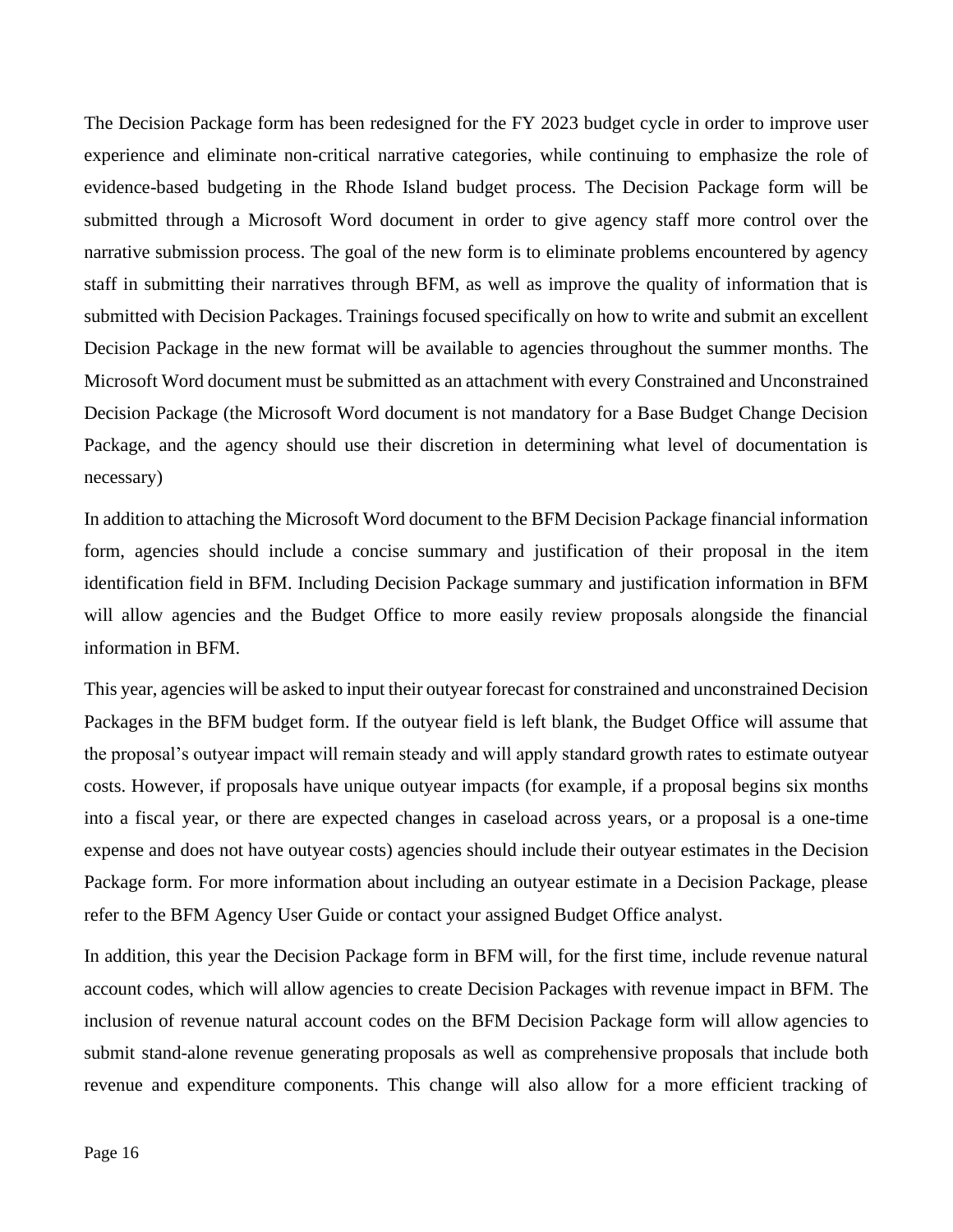such proposals across agencies and throughout the budget development process. If you have questions about utilizing revenue natural account codes on the Decision Package form, please contact your assigned Budget Analyst.

The new Decision Package form is split into five sections: Initiative Financing Details, Proposal Background, Evidence Base, Evaluation & Performance Management, and Additional Proposal Information. A short explanation of the questions/prompts included in each of these sections and how best to respond to them follows; please note that further, more detailed instruction will be available through large-group webinars, video trainings, and one-on-one coaching sessions. The below information and guiding questions are intended to quickly introduce the new format to agency staff and serve as a reference when staff are crafting narrative submissions.

#### **1. Initiative Financing Details**

1.1. Initiative Financing Details: This section of the Decision Package summarizes the financial impact of your proposal. This year, this section includes revenue impact details, where you can input any changes to revenues or departmental receipts that accompany this initiative. The revenue change included in this section should be reflected in the new, corresponding field in BFM. Finally, under Net Budget Impact, you should show the full impact of the proposal on the State, which includes any savings, increased expenditures, and revenue changes.

#### **2. Proposal Background**

- 2.1. Proposal Overview: The Overview section of your proposal should be a brief description of the decision package, like an "elevator pitch," totaling no more than five sentences and preferably only two to three. This narrative should offer a very concise description of the proposal that would give a high-level decision-maker a good idea of the contours of the request. More details can and should be included in the subsequent Opportunity Statement and Proposed Intervention  $\&$  Theory of Change sections.
- 2.2. Opportunity Statement: In the Opportunity Statement section, you should provide an overview of the problem to which your proposal is responsive and the opportunity which your request presents to capitalize on. The best opportunity statements thoroughly explain, with as much detail as possible: (1) where we are today; (2) where we want to be in the future; and (3) the gap that exists between the current state and ideal future state, and the reason for that gap. They also quantify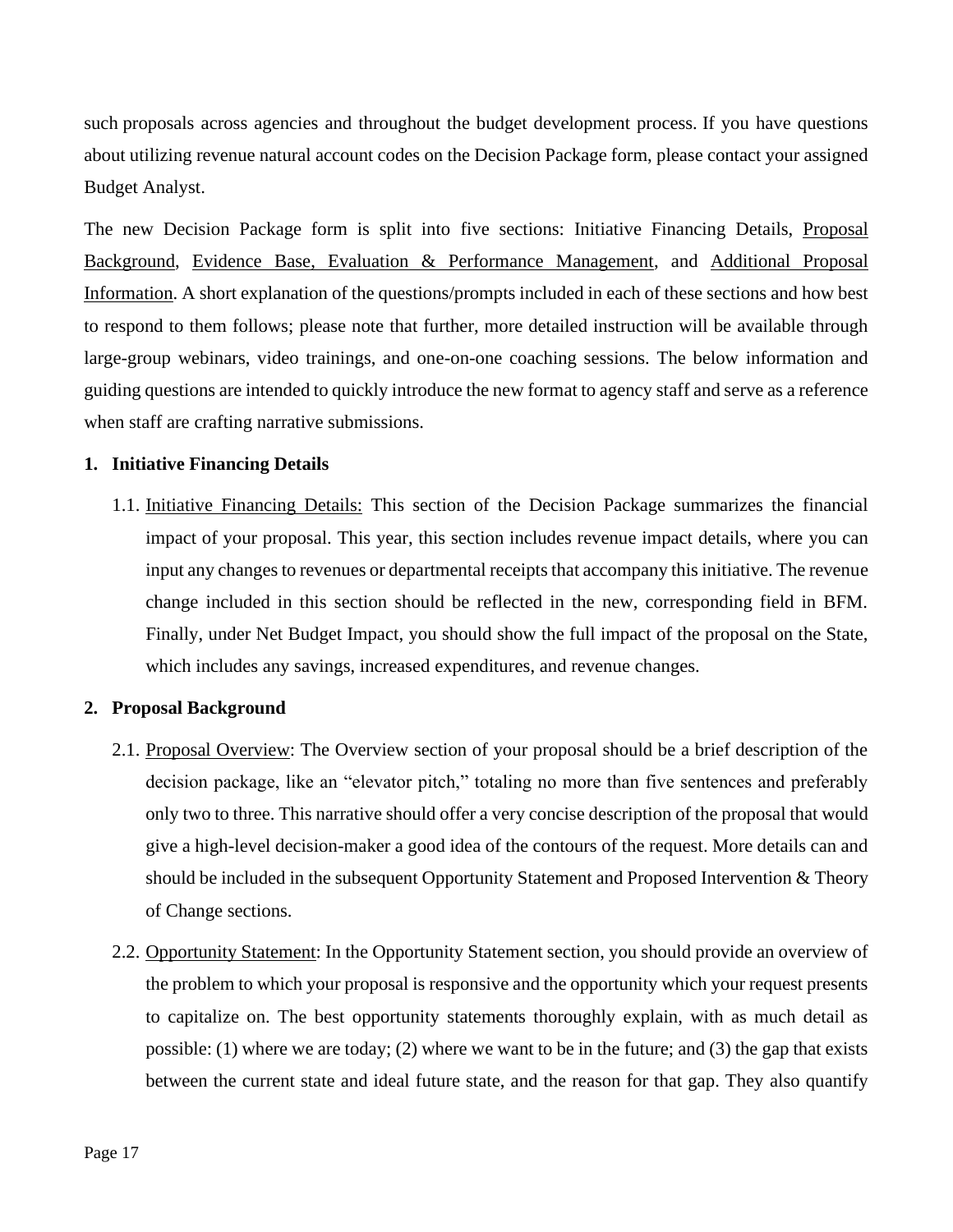key variables wherever possible. You should use the following guiding questions to structure your response for unconstrained proposals:

- Describe where we are today in the absence of your proposed initiative. Can you quantify what isn't working as well as desired (consider things such as workload, operational efficiency, service delivery effectiveness, etc.)?
- Describe and, to the extent possible, quantify, where you want to be in an improved future state. What specifically will work better in this future state? What outcome do you expect to achieve with full funding of this request?

The above guiding questions can also be useful for helping to guide narratives for strategic constrained submissions that redirect funding away from programs/services that are not evidencebased or not aligned with agency mission. This category of strategic reductions can also include constrained requests that combine reductions with expansions, increasing funding for an agency priority in order to allow for cost-cutting on layers of bureaucracy or lower-priority program areas.

For constrained proposals that are submitted to meet the target reduction amount but are not related to strategic prioritization, you should use this section to describe why you have put forward this proposed reduction rather than any of the many other reductions that might have been available to your agency in order to meet your target budget.

#### **3. Proposal Details**

3.1. Proposal Details: You should use this section to provide a detailed description of the initiative that you are proposing to respond to the above-described problem/capitalize on the abovedescribed opportunity. Your narrative in this section should clearly explain how your proposed initiative will close the gap between the current state and desired future state. It should be as thorough and detailed as possible, aiming to preemptively respond to all follow-up questions that you envision Governor's Office or legislative staff asking. For unconstrained requests, the following questions can help to guide your narrative: What new initiative are you proposing? How will your proposed initiative address the above-described problem? Why do you believe that this is the best possible solution to the above-described problem? What outcomes do you anticipate seeing from implementation of this initiative? What solutions to the identified problem have already been attempted using existing resources? What were the results of those previous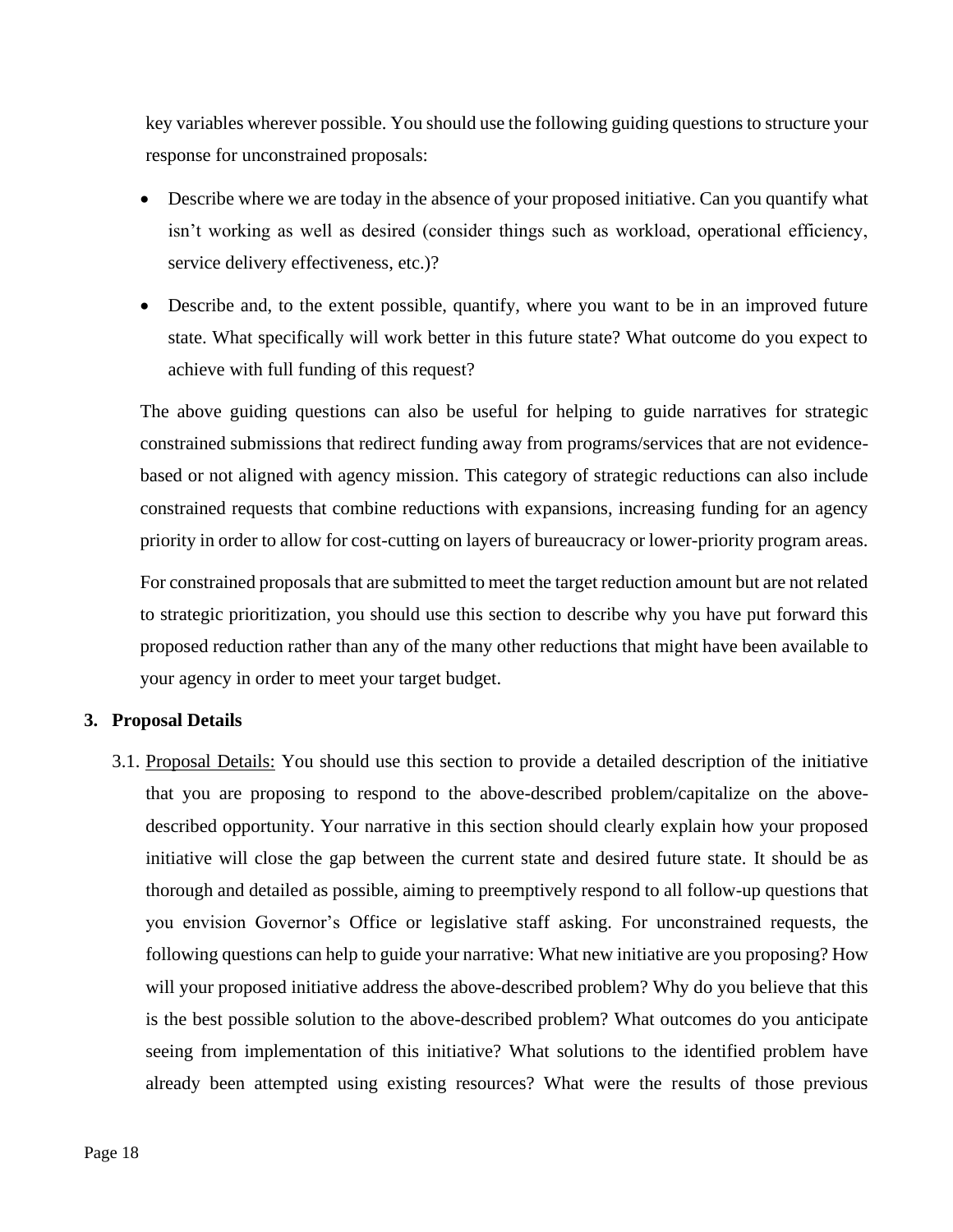attempted solutions? For human services programs: What target population do you anticipate serving? How many people do you expect to serve?

Your narrative for constrained submissions will, necessarily, be different than the narrative that you would submit for unconstrained requests. For reductions that are intended to realign spending with your agency's strategic priorities or direct funding away from low-performing programs, use this section to identify specific activities/functions/programs that will be subject to reduction or elimination, how you identified these for reduction, and the outcome that you expect that this reduction will lead to at your agency. The following guiding questions can be instructive in helping you to shape this narrative: What specific activities, functions, or programs will the agency reduce, eliminate, or shift the funding source for? How were these activities identified for inclusion in the constrained submission? Do other existing programs in your agency or other state agencies address the program's goals/mission? Could these be redeployed or leveraged as partners to meet this need, in the absence of funding for this particular program/service? Who will be affected by this reduction - what are the anticipated outcomes from the proposal?

For constrained proposals that are submitted to meet the target reduction amount but are not related to strategic prioritization, you should use this space to provide more details about the reduction as applicable and to describe the adverse impacts that you expect to result from the reduction. You should make sure that you clearly articulate the harm that you expect this reduction to cause for agency staff, agency mission, and/or citizens who receive agency services. You should also detail any available strategies that could mitigate the adverse effects that you expect to result from the reduction. You should explain how your agency and the relevant program/department will continue to meet goals and deliver services if this cut is approved services. You should also detail any available strategies that could mitigate the adverse effects that you expect to result from the reduction. You should explain how your agency and the relevant program/department will continue to meet goals and deliver services if this cut is approved

Your Proposal Details narrative is your opportunity to advocate for your proposal. The more information that you include in your submission, the better equipped your analyst will be to accurately describe the problem that the agency is facing and your corresponding request.

#### **4. FTE Details & Requirements**

4.1. FTE Details & Requirements: You should use this section to provide all relevant details about the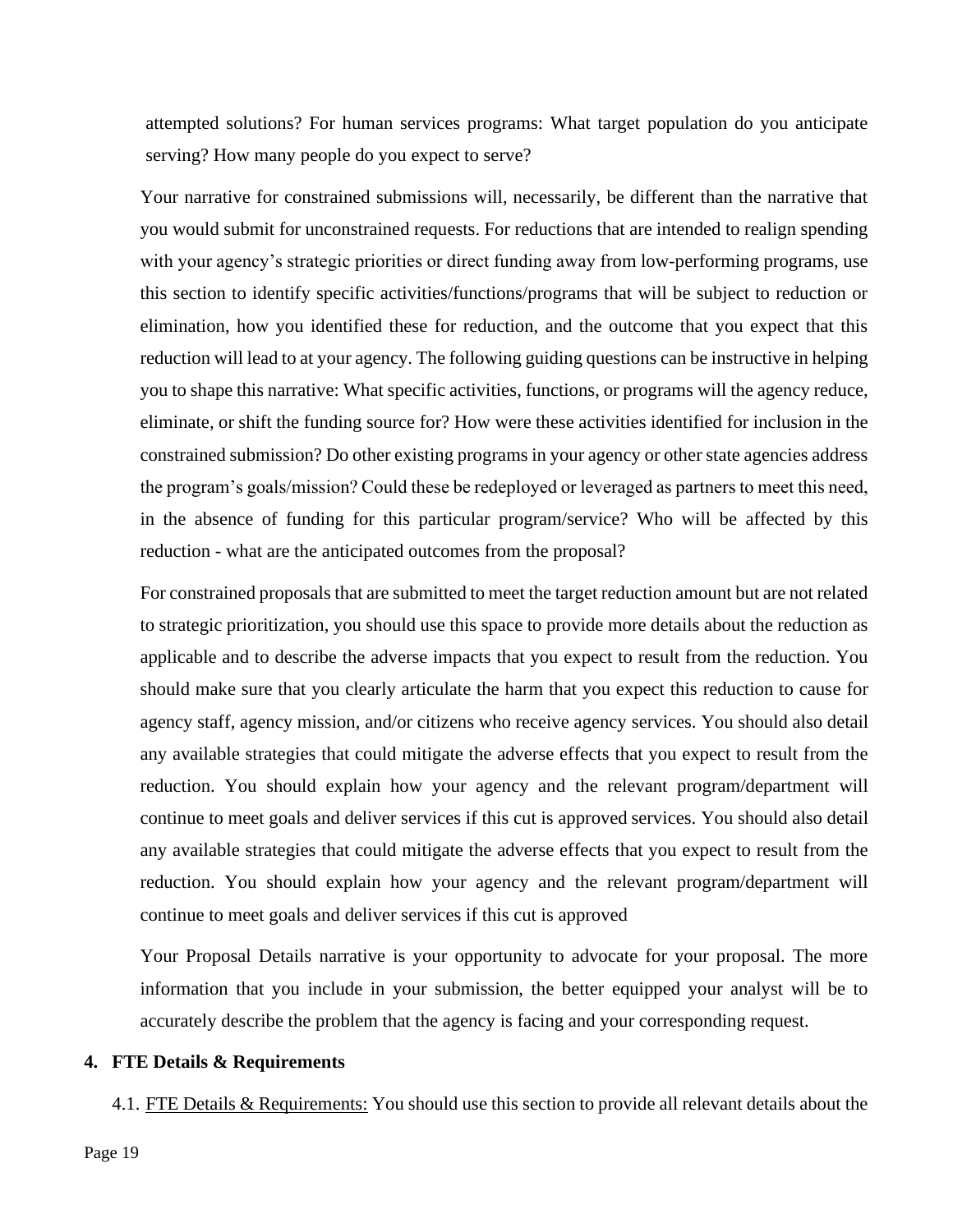impact that this initiative is expected to have on FTEs. For initiatives proposing expansion or contraction of current programs, provide details about how many FTEs currently work on the program and the total cost of salaries and benefits for those FTEs. For all initiative types, if the proposal would require the elimination of existing FTE positions or the hiring of new FTEs, provide a detailed overview of how the initiative would impact FTE levels. Be sure to include the titles or anticipated titles and total salary and benefits costs for impacted staff or proposed new staff in your narrative here.

#### **5. Timeline for Implementation**

5.1. Timeline for Implementation: In this section, you should describe how long the initiative will take to implement and by what date it will be fully implemented. If the initiative will not be shovelready on July 1, make sure you explain how you have adjusted the budget estimates to reflect the requisite ramp-up period for the initiative.

#### **6. Future Expected Costs**

6.1. Future Expected Costs: This section asks about future expected costs of the initiative in outyears. The Microsoft Word template includes a table that you should fill in with your five-year cost forecast for the initiative. Your narrative here should also include a brief overview of how initiative costs are expected to increase or decrease in future years. If costs are expected to change over time, be sure to explain why that is expected to occur. If the initiative is time-limited or has a defined sunset date, note that here and explain why.

#### 7. **Evidence Base**

7.1. Evidence Base: In the first section, you will be required to identify the level of evidence supporting your proposal based on an evidence scale that has been developed for use across all sectors of Rhode Island government. Although definitions of "evidence-based program" vary from jurisdiction to jurisdiction, the concept is generally accepted to mean an intervention or activity that evaluations have shown to be effective at achieving a particular outcome. In Rhode Island, we view evidentiary support on a continuum, from programs that are virtually proven effective by multiple rigorous studies to programs that are based on strong theories and expert opinions. Evidence of program effectiveness is a critical data point that is used when making budget and policy decisions, as programs with greater evidentiary support are generally more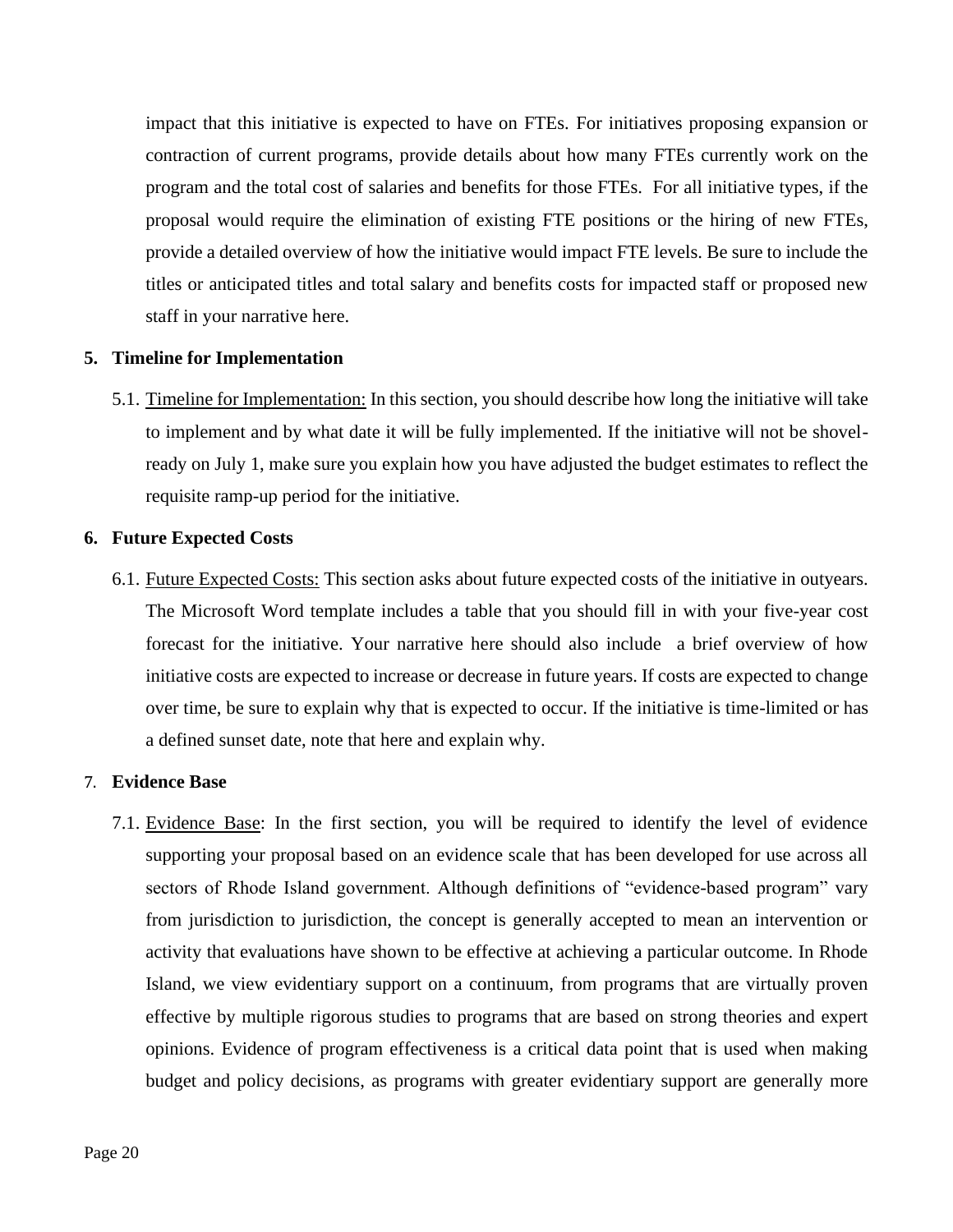likely to deliver a high return on investment of public funds. The goal of considering evidence base when making budgetary decisions is to build a government that works more effectively for all Rhode Islanders.

In this section of the Decision Package, you will be asked to rank the proposed program's current level of evidentiary support on a scale from 0-5, based on the RI Evidence Scale (shown below), with zero being Evidence of Insufficient Impact or Unintended Effects and five being Proven Effective. You can use tools like the [Pew Results First Clearinghouse](https://www.pewtrusts.org/en/research-and-analysis/data-visualizations/2015/results-first-clearinghouse-database) and the [Social Programs](https://evidencebasedprograms.org/)  [That Work](https://evidencebasedprograms.org/) database to determine whether the program you are proposing has been rigorously evaluated in other jurisdictions.

The Office of Management and Budget understands that the majority of agency requests will likely not be in the top evidence tiers at the point of submittal, and you should certainly feel free to submit requests that are "theory-based" rather than evidence based. Please note that "theory-based" submissions should include a robust and compelling measurement and evaluation plan in the Performance Measurement section. Among those requests which lack an existing body of supporting research, they will be viewed most favorably if they include an evaluation plan.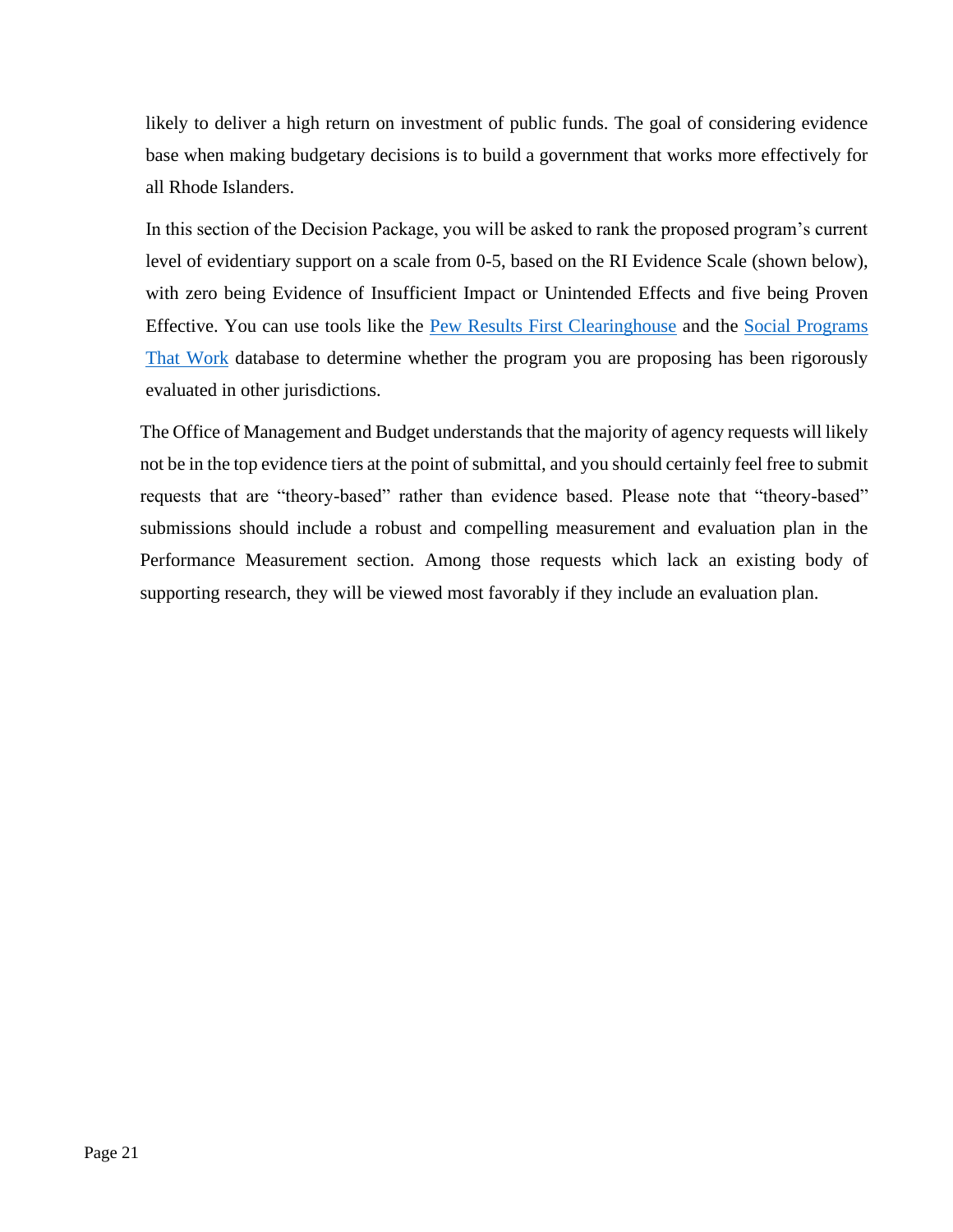#### **The Rhode Island Evidence Scale**



7.2. Description of Evidence Base: To support the level of evidence that you select on the scale, you will be required to submit backup information in this section. Depending on the level of evidence base that you ultimately select, your Evidence Base Description narrative can include sources such as academic research, government studies, policy/advocacy organization studies, guidelines, etc., including both primary and secondary research and experimental and non-experimental studies. The strongest responses to this question should reference independent, verifiable sources of rigorous evidence and/or reputable sources of best practices. They can include studies of your own program if this is a request for expansion of an existing program, or research about programs similar to the one you are requesting to implement. Responses can also include information about similar programs that exist in other states (particularly nearby New England and similarly sized Delaware), even if those programs have not been robustly tested, if you feel that it is relevant to your proposal. If a constrained request is being proposed because you believe the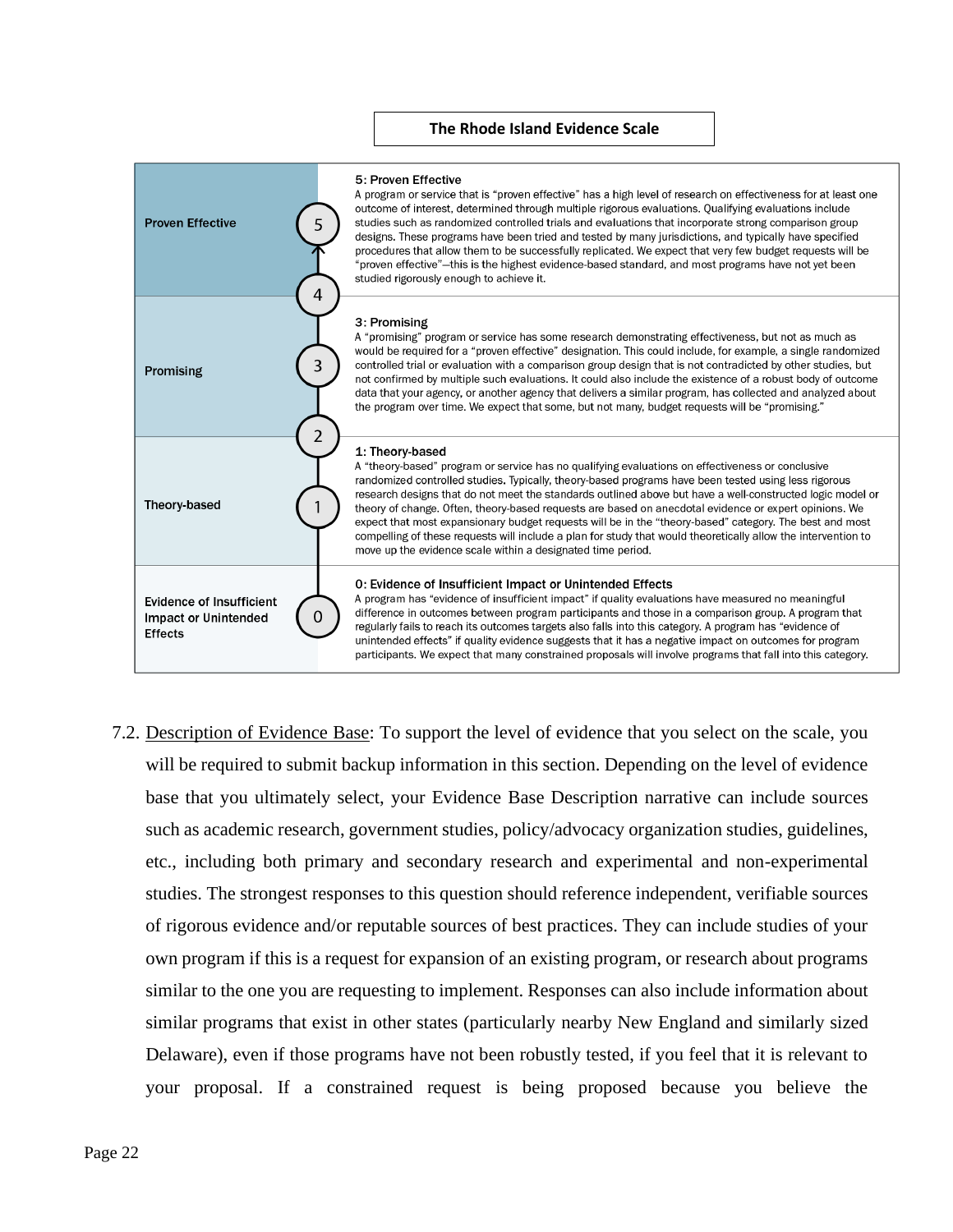program/activity/service is not evidence-based, you should cite the sources that have led you to this conclusion here. If applicable, feel free to provide relevant links/attachments to support the evidence tier that you have selected.

#### **8. Evaluation & Performance Measurement**

8.1. Existing Performance Data: In the Existing Performance Data section, you should aim to provide a robust explanation of how your agency currently measures the performance/outcomes of an existing program and how you intend to undertake performance measurement for a new program. For strategic reduction requests based on poor performance, you should use this section to cite the data or evaluation studies on which your agency has based your decision to curtail the program/service.

For unconstrained requests for program expansions, the best responses will make the case for why this is a program/service that deserves additional resources by telling a compelling story about the program's past performance using evaluations that show evidence of program effectiveness as well as qualitative and quantitative data. The best responses will also use concrete details about your agency's approach to evaluation and go beyond describing compliance activities to speak to performance management (e.g. understanding performance and impact, regularly reviewing data and using it to improve performance).

For requests for new programs, the best responses will make the case for funding by detailing a robust plan for evaluation, including a timeline and budget, and will, as above, go beyond describing compliance activities to speak to performance management. They will identify quantifiable metrics and, wherever possible, propose ways to measure program outcomes (e.g. reduction in child mortality rate) as well as outputs (e.g. number of people served by a program). Where relevant, they will cite rigorous evaluations or data from other programs that speak to your agency's commitment to performance measurement and data-driven decision-making.

8.2. Forward-Looking Evaluation Opportunities: In this section, you should describe your agency's plans to evaluate this initiative in the future if your request is approved. Your narrative should include the specific metrics that you plan to track, the methods you plan to use to evaluate the initiative, and the types of data that you will collect. You should explain why and how you've arrived at this evaluation plan. You should also quantify what success looks like for this initiative, based on the metrics that you plan to track. If this initiative is ranked as a 3 or lower on the Rhode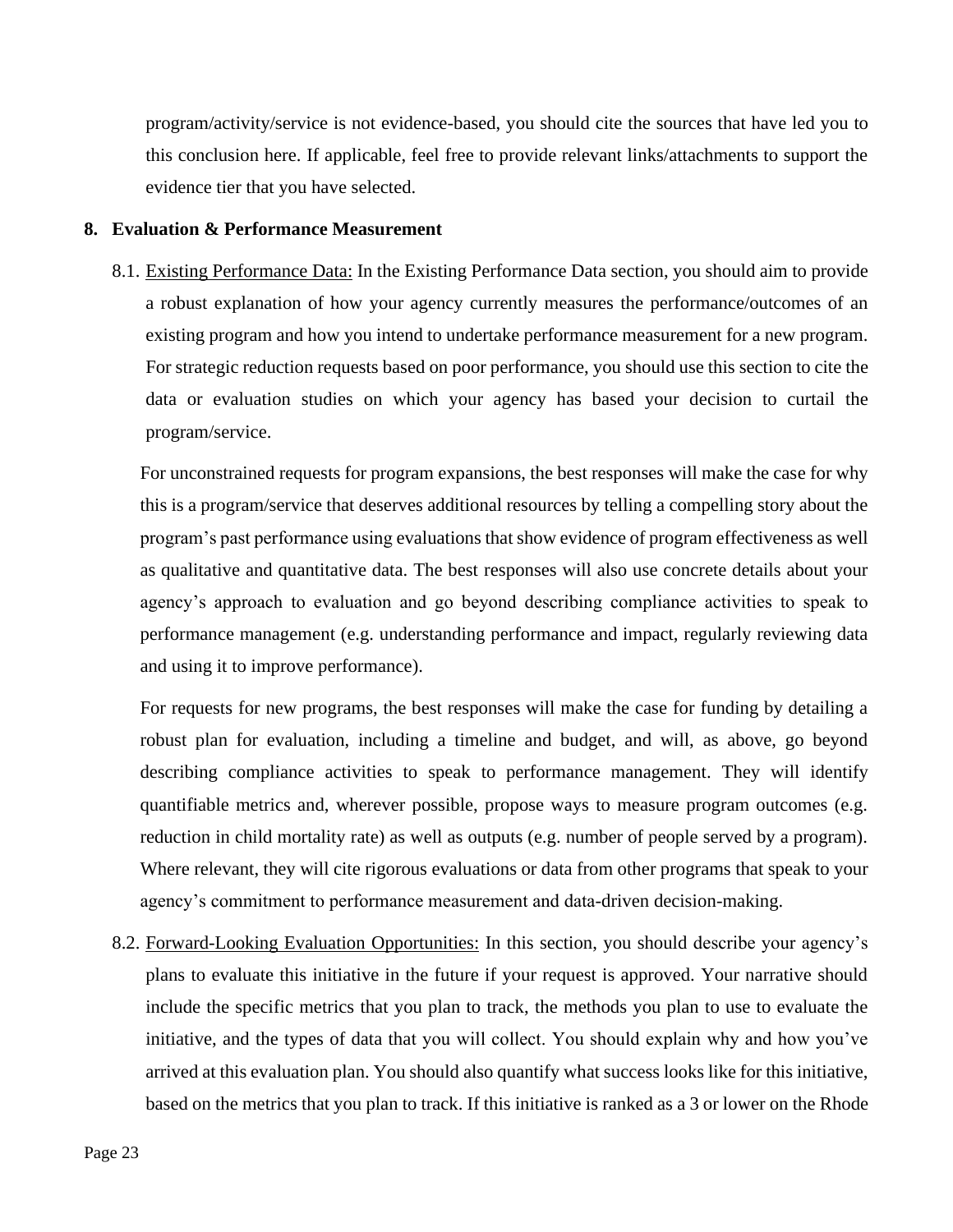Island Evidence Scale, your narrative here should explain how the data that you will collect will enable you to build the base of evidentiary support for this initiative.

If the proposal is a constrained request to eliminate a program, future performance measurement and program evaluation will not be required.

8.3. Timeline for Outcomes: In this section, describe when, following implementation, you expect to see meaningful change resulting from the initiative. For example, the completion of a proposed training initiative, return on capital investment, or attainment of program targets. If you expect long-term savings to result from this initiative, make a note of total savings that you expect on an annual basis and when you expect these to begin.

#### **9. Additional Proposal Information**

9.1. Additional Proposal Information: The final section of the Decision Package form contains questions which agencies can use to provide more information about proposals as applicable.

For initiatives that will require a budget article item to be implemented, agencies should identify the impacted statute and include an attachment with fully formatted proposed new statutory language to accompany this Decision Package form, and a Statutory Impact Summary Memo, which describes the technical changes to the law as well as the budget and policy implications of those changes.

Other questions are related to the following:

- Impact on other agencies
- Impact on federal funds
- Impact on information technology needs

In addition to the narrative that will be filled in via the Microsoft Word document, agencies will continue to submit financial information for each package in BFM. In BFM, Decision Packages continue to be entered under the Budget Formulation tab (Form 9230 or 9430). Section 13 of the BFM Agency User Guide explains how to enter data into the Decision Package form, which now includes financial personnel and item description fields. You should attach your completed Decision Package narrative to the BFM Decision Package that you create. To print out this information, agencies can run Report 105 for budget year decision packages or Report 105R for current year revised decision packages in BFM reporting. In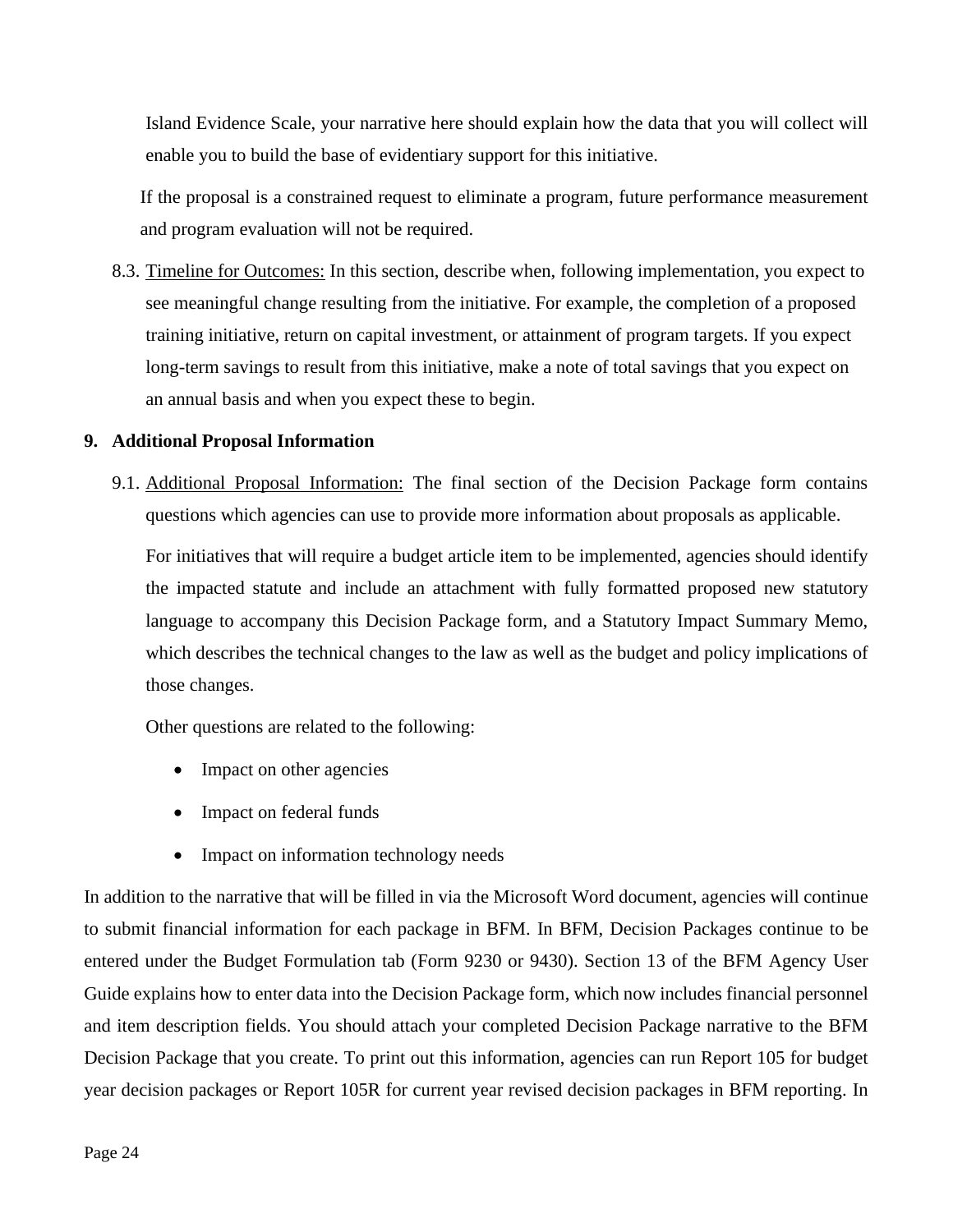addition to attaching the narrative components to each individual Decision Package in BFM, agency staff should email one Microsoft Word document file that includes all Decision Package narratives to their assigned analyst when they submit their final budget.

As previously noted, in addition to the detailed information that should be included when applicable in the Microsoft Word Decision Package form, each Decision Package must include a concise summary entered into the BFM Decision Package form. The Item Description field must be filled out and include concise description of the proposal for each decision package, even if a Microsoft Word Decision Package with additional details is attached.

#### <span id="page-24-0"></span>**Natural Account Code Detail/Backup Information**

Some natural account codes by their nature or by the level of funding requested often require additional explanation. These justifications will be entered in BFM as agency budgets are updated. It is important to note that agencies should not submit expenditure code detail pages for each account - this data is available to the Budget Office and Legislative Fiscal Office staffs in the budget database – but that all consultant/contracted professional services naturals (630000s) should have backup detail. Report 151 lists all justifications for changes made to any line sequence in the budget. If you have any additional questions about the proper way to complete the template, or the information required, please contact your assigned Budget Analyst. This template should be uploaded directly into BFM by agency fiscal staff.

As a general rule, if a natural account is increasing or decreasing by more than 20 percent from the enacted FY 2022 budget, or if a particular natural account has a significant amount of funding in comparison to others within the same account, some explanation will benefit the reader of the budget request. This information should be included in the natural account justification. Agencies should use their best judgment to determine if a natural account warrants further justification within BFM. *One general guideline: you can never provide too much backup information.* The more information that you provide, the more equipped your assigned analyst will be to thoughtfully present your budget request with all relevant context.

#### <span id="page-24-1"></span>**Federal/Restricted Account Estimates**

Restricted receipt funds and federal funds are appropriated at the program level. This provides flexibility when there is more than one restricted and/or federal grant account per program. If needed, the budget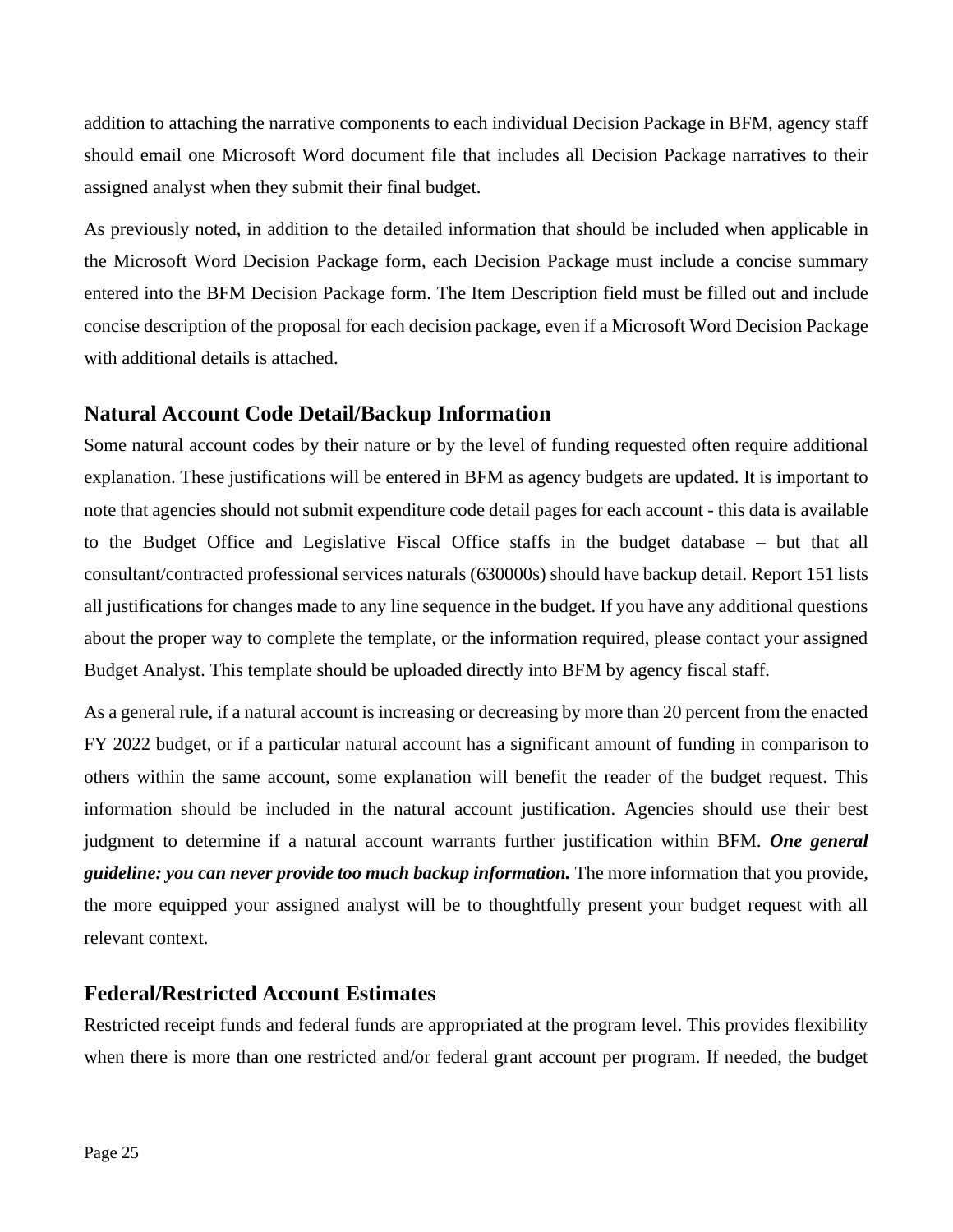ceiling (but not cash resources) from one account can be shifted to another account within the same program (line item) without the need to request an overall cap increase.

To avoid the need for multiple requests for cap increases to federal and/or restricted receipt accounts during the fiscal year, agencies are asked to provide a detailed explanation as to how funding estimates have been determined using the 9270 form referenced in section 14 of the BFM instructions.

Agencies should carefully develop realistic estimates of funding for all federal and restricted receipt accounts. Using historical data, plus known carry forward amounts, and estimated new grants or receipts, agencies should be able to develop relatively accurate estimates of resources for both the revised budget and the new year budget.

#### <span id="page-25-0"></span>**Performance Measures**

As part of the FY 2023 budget process, the Office of Management and Budget is continuing the use of performance measures and data in budget development, by continuing to integrate questions about performance measurement directly into Decision Package submission documents, as was the case for the FY 2022 budget process (see Decision Package section above for more details). Performance measures provide greater transparency and accountability for government operations and allow Rhode Islanders to understand how their tax dollars are being used. They also help state government leaders allocate resources toward high-value, high-performing services.

The performance measures included in the budget are meant to be a summary of strategic plans and performance management measures. These are public-facing metrics that will be printed in the state budget books and the transparency portal. They should be reflective of each agency's mission, vision, goals, and values, and on a larger scale, of the Governor's strategic priorities, matching the measures developed through strategic planning and internal performance management processes. Ideally, metrics should be provided for each budget program. The best metrics will track outcomes (the results that come from the program - e.g. the percent of people who become employed after enrolling in a job training program) and, to the extent possible, impact (the degree to which observed outcomes are attributable to the program), in addition to outputs (what the program does - e.g. the number of clients served by a job training program), providing information about program efficiency and effectiveness. They should also be within the agency's control to influence and easily understandable for a public audience. All prior performance measures are available for review in BFM (report 401).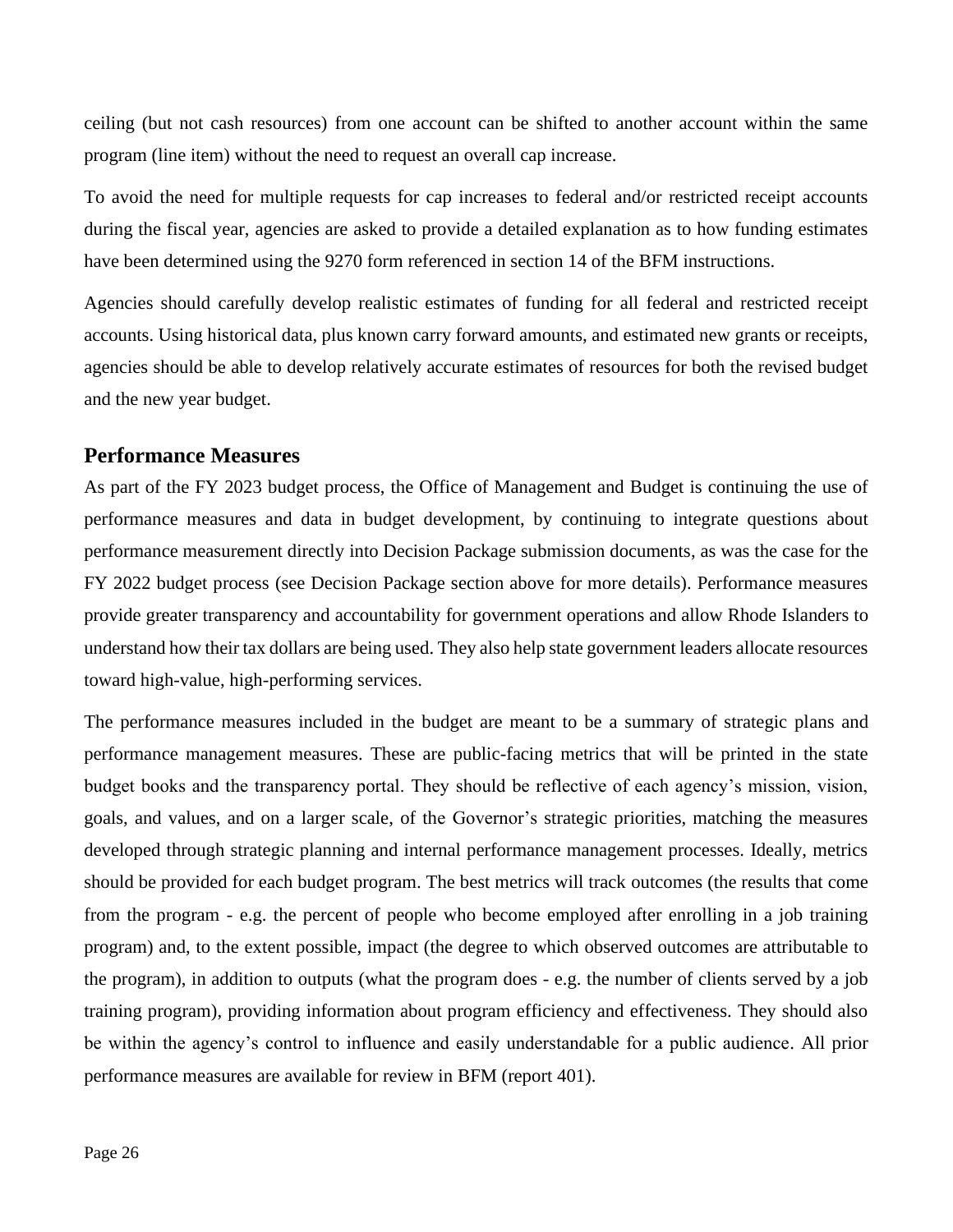During the leadup to the FY 2023 budget submission, the Budget Office and the Governor's Office will work with each agency to refine their strategic priorities and set appropriate measures and assign targets. Any updates or new measures should be entered into BFM using the process referred to in section 15 in the BFM Agency User Guide using the Performance Measures – Agency Form 9260 or Performance Measures – Program Form 9460. The following information must be provided for each new or updated performance measure:

- Agency Code & Name
- Program Code & Name
- Measure Name A short title for the performance measure
- $\bullet$  Measure Description A brief description of measure and its value to the public
- Frequency of Measure How frequently data are collected (e.g., annually, semi-annually, quarterly, monthly)
- Reporting Period The time period used to define goals and evaluate attainment (e.g., state fiscal year, federal fiscal year, calendar year)
- Performance Targets and Data Actual performance data for FY 2021, or partial-year actual performance data for CY 2021 or FFY 2021, with a note in the measure description indicating the data is current through; and the annual target for 2023. Do not submit partial-year actual performance data for FY 2022. Do not revise an existing 2022 target unless there has been a significant change in the program; note any revisions to 2022 targets in the measure description. If data is not available, please leave fields blank and include a note in the measure description.

Performance data must be numeric and cannot contain text. Targets set for new and updated measures for fiscal years 2022 and 2023 should be ambitious but realistic and attainable.

## <span id="page-26-0"></span>**Centralized Services**

The FY 2019 Enacted Budget transferred funding from the Department of Administration to respective agency budgets as part of the reestablishment of internal service funds for certain centralized services, including information technology, human resources, and facilities management. The reason behind this move was to eliminate the use of "mirror accounts" in DOA that required agencies to monitor multiple accounts outside of its own agency to get a true picture of total spending. These funds were held harmless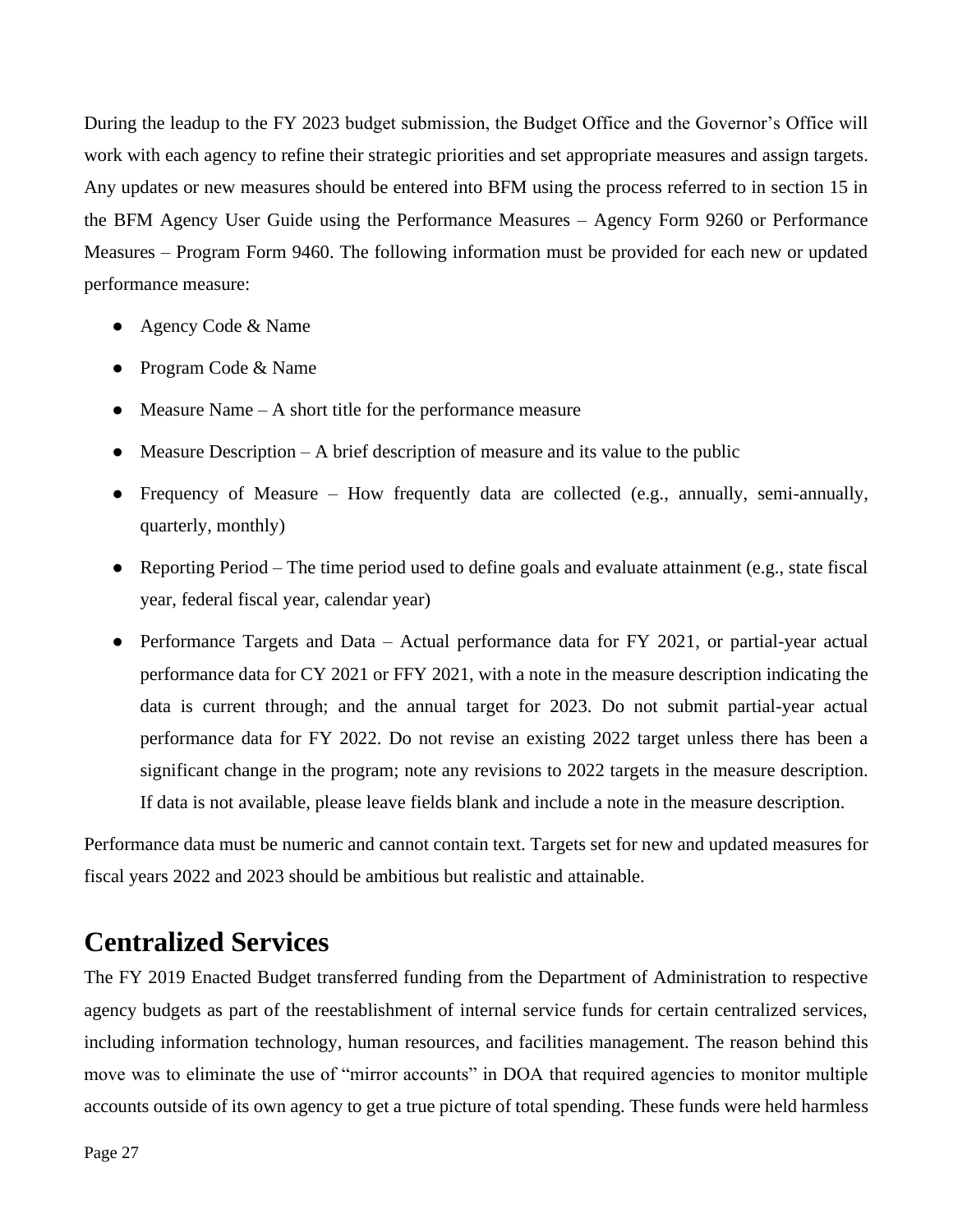in the FY 2023 target development and as such, a reduction in total funding for these services should not be used to achieve your savings target. Agencies are encouraged to identify non-general revenue sources that can be used to support centralized services and can use such shifts towards the savings target, as long as total funding for these services across the agency remains at least at the enacted level.

# <span id="page-27-0"></span>**Technical Instructions**

### <span id="page-27-1"></span>**Personnel Supplement Data - Salaries and Benefits**

Personnel expenditures constitute a significant portion of program expenditures in most agencies. Sound budgeting practice dictates that personnel expenditures should receive additional attention. RIGL § 35-3- 7(a) requires the Governor to submit "a personnel supplement detailing the number and titles of positions of each agency and the estimates of personnel costs for the next fiscal year."

The mechanism used to forecast personnel costs in BFM is the Personnel Cost Forecasting (PCF) system, which uses the fringe benefit rates as shown in the FY 2023 Planning Values (Table 1). Fringe and related benefits for any new positions or vacant positions not shown in the system will be computed using the rates built into PCF, including using the weighted average for health care benefits for vacant positions. Personnel projections will be run on an hourly basis throughout the budget process to update the salary and benefit costs and FTE counts.

The Budget Office has loaded employee records (including vacant positions identified by agencies), benefits, and payroll allocations from various HR and payroll files into BFM. The BFM Projection engine projects salary and benefits costs based on these valid employee records. The Funding Dates on the employee records determine when the employee's projection begins. The salary amount is determined by the Salary Table and Step/Grade entered for the employee or the Salary Override Amount. The Step Duration in conjunction with the Step Increase Date determines when the employee gets a step increase/pay raise. Benefit codes have been established with appropriate rates and calculation frequencies to determine benefit costs.

Each agency will be responsible for making the appropriate salary, benefit, and allocation updates, including to vacant position records, to ensure that employee records are accurate. A Turnover Expectancy record has also been loaded for each Line Sequence that has salary costs; agencies should update salary amounts in this record to project vacancy-related negative salary and benefits costs for each line sequence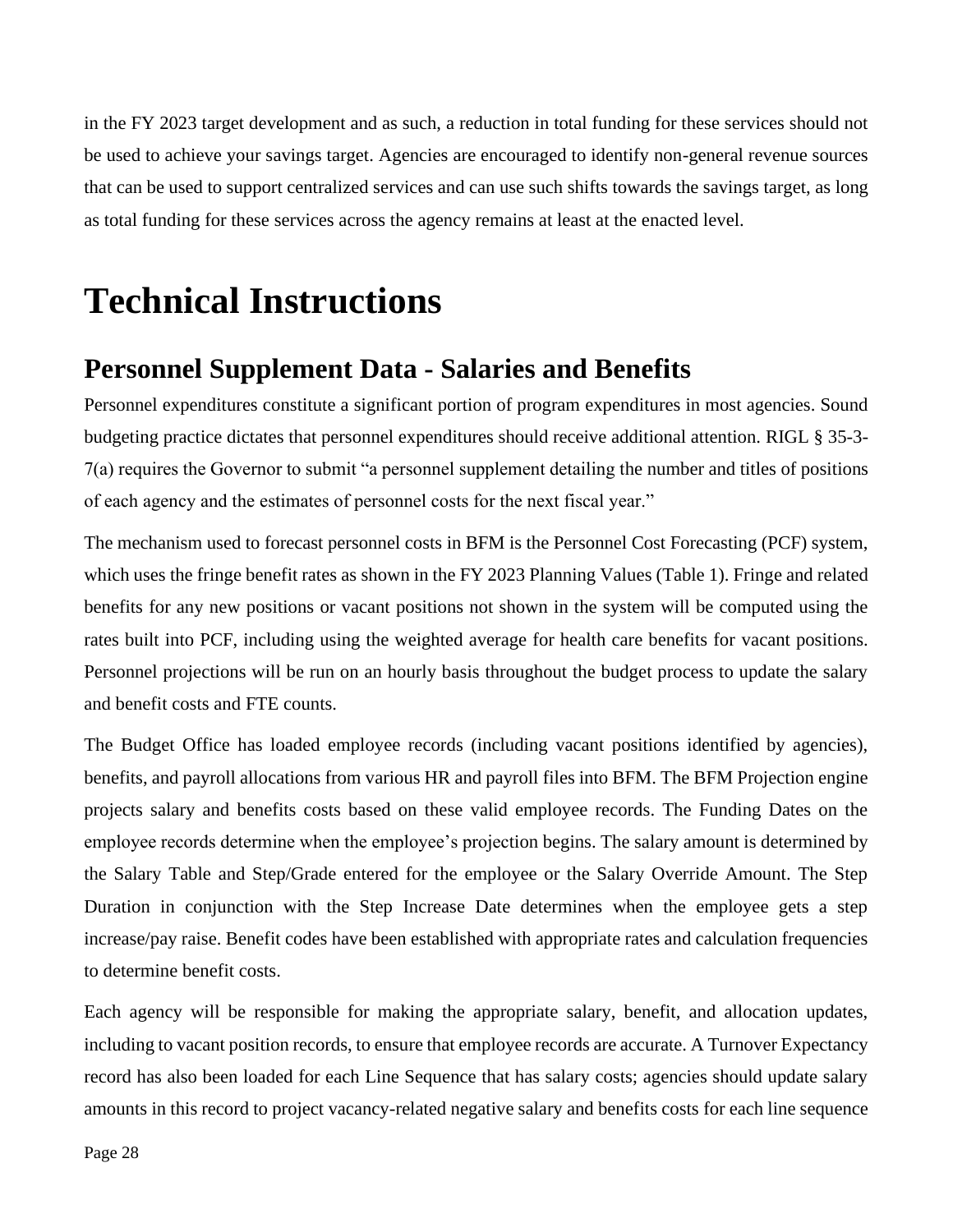(refer to section 16.3 in the BFM instructions). When agencies enter a turnover expectancy amount, all related benefit calculations will be completed by PCF. There are two kinds of turnover expectancy—the first is the normal savings which occur from employees leaving state service and new employees being hired, usually after a modest delay and at a lower cost than the departing employee; the second is managed turnover where the department, by design, leaves positions vacant to achieve a certain level of savings. Increasing turnover savings to unrealistic levels is not an acceptable reduction to meet target funding levels. Specific personnel/program reductions must be proposed to achieve required levels of savings.

Agencies should adhere to the following guidelines regarding salaries and wages and FTE counts.

- Count each authorized full-time equivalent position as one position, notwithstanding the period within a fiscal year that the position is expected to be filled. For example, a full-time position filled for six months of a fiscal year should still be shown as 1.0 FTE, not 0.5 FTE. Salaries for such a position should be shown at the full annual cost, and any savings resulting from the vacancy period should be taken as turnover.
- Positions should be reflected under the program they are assigned to (i.e. the program where their parent payroll account resides), regardless of whether a portion of their costs are allocated to other programs. In rare circumstances, a position may be cost allocated to another agency. In these situations, you can allocate the position to the other agency and BFM will allocate the personnel costs. Please be certain that the agency receiving the costs is fully aware of the incoming charge.
- Savings and FTE reductions resulting from program reductions or eliminations should be included in a decision package. However, program reductions that were included in the enacted budget may not be shown in this way for the current fiscal year, since it is expected that any such reductions would be implemented or in process by this time, and therefore specific positions should already have been identified for elimination (where applicable). Where layoffs are proposed, unemployment costs should be budgeted in expenditure classification 626200 in accordance with the Rhode Island Department of Labor and Training Unemployment Insurance "Quick Reference" Table, [click here](https://dlt.ri.gov/documents/pdf/quickref.pdf) to view these instructions.

### <span id="page-28-0"></span>**Revenue Data**

The Budget Office will upload data to BFM for the general revenue receipt accounts for which the agency is responsible. For each receipt account, the following information will be available: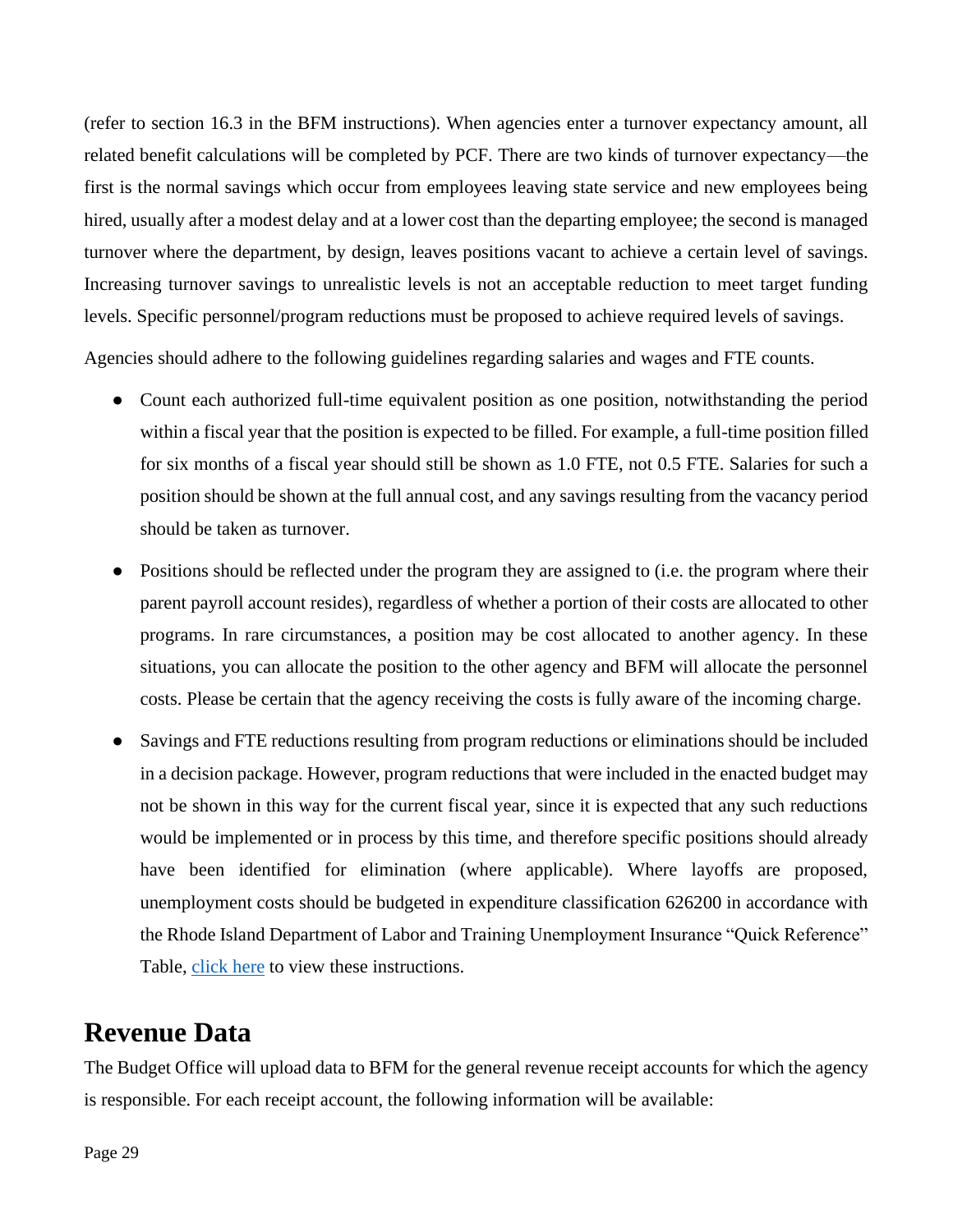- FY 2018 Actual Receipts
- FY 2019 Actual Receipts
- FY 2020 Actual Receipts
- FY 2021 Actual Receipts
- **FY 2022 Enacted Revenue Estimates**

The receipt information will be made available in BFM once final receipts and accruals for FY 2021 are recorded.

The agency will be responsible for providing a revised estimate of revenues for FY 2022 and an initial estimate for FY 2023. These estimates should be based upon current law and should not include any estimated revenue enhancements.

# <span id="page-29-0"></span>**Form Explanations/Descriptions**

Following are brief descriptions of each form used in the development of your budget submission. Most forms are now provided directly in BFM; **notably, as was the case during the FY 2022 budget development process, a portion of the construction of Decision Package narratives has been moved out of BFM, but agencies will still utilize the existing BFM forms to provide financial data and concise proposal summaries.** If you have any additional questions about the proper way to complete a form, or the information required, please contact your assigned Budget Analyst.

| Menu | Form Name                                                  | Description/Purpose                                                                                                                                                                                                                                                       |
|------|------------------------------------------------------------|---------------------------------------------------------------------------------------------------------------------------------------------------------------------------------------------------------------------------------------------------------------------------|
|      | Agency<br>(9200)<br>Base Budget Form -<br>Program $(9210)$ | Base Budget Form - Use the Base form to make any adjustments to your base budget<br>that <b>do not impact services</b> . This form will not include:<br>Contracts and PCF (Salary and Benefit) Naturals.                                                                  |
|      | <b>Decision Package</b><br>Agency<br>(9230)                | Use the Decision Packages form to enter a group of specific line<br>sequences and naturals that together comprise a specific change<br>to your current services. In many cases these may be reductions<br>in order to meet targets but expansionary increase packages for |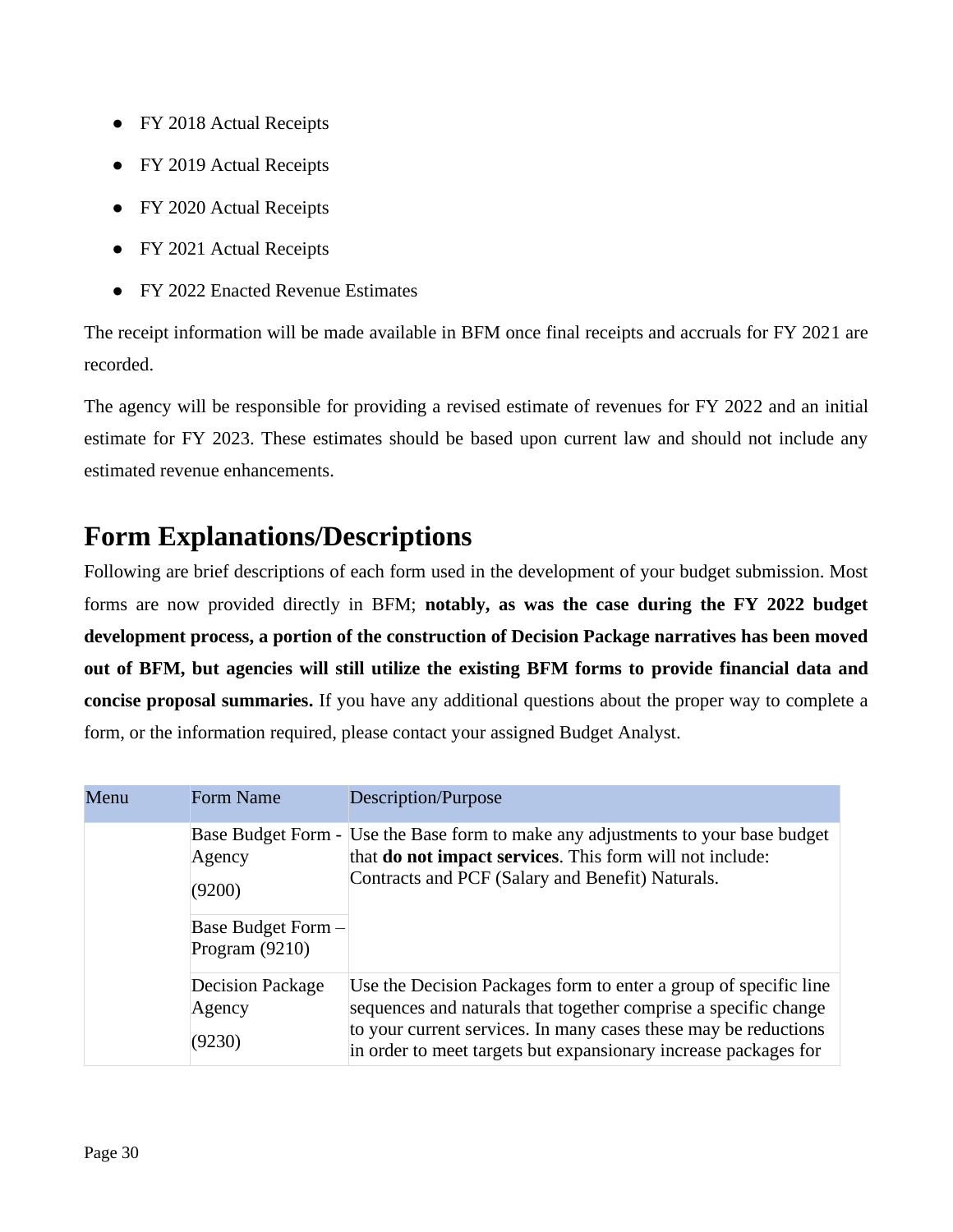| <b>Budget</b><br>Formulation | <b>Decision Package</b><br>Program (9430)                 | new or expanded services may be requested. Now includes the<br>ability to submit revenue generating items using revenue<br>naturals. Use Decision Package form to group larger or more<br>complex base budget changes by program.                        |  |
|------------------------------|-----------------------------------------------------------|----------------------------------------------------------------------------------------------------------------------------------------------------------------------------------------------------------------------------------------------------------|--|
|                              | <b>Budget Review</b>                                      | This form displays all of the 2023 Decision Packages and allows<br>ranking and, in later stages, OMB recommendations.                                                                                                                                    |  |
|                              | <b>Strategic Planning</b>                                 | Use this form to request new performance measures, update<br>existing performance measure descriptions, or update<br>Agency/Program text that prints in Volumes 1-4 of the budget<br>documents.                                                          |  |
|                              | Performance<br><b>Measures Agency</b><br>(9260)           | Enter performance measurement measures data in this form,<br>adjusting metrics to reflect agency and Governor priorities as<br>appropriate.                                                                                                              |  |
|                              | Performance<br>Measures - Program<br>(9460)               |                                                                                                                                                                                                                                                          |  |
|                              | Estimated<br>Departmental<br>Revenues – Agency<br>(9410)  | Agencies responsible for collecting general revenue<br>departmental receipts (e.g. license fees, fines and penalties, etc.)<br>must use this form to provide updated estimates of these<br>revenues for the 2023 budget year.                            |  |
|                              | Receipts -<br>Agency BR-7<br>(9270)                       | Federal / Restricted Use this form to make updates to prior year balance forward and<br>new revenues / grant awards. This form is used for <b>BOTH</b> 2022<br>Revised and 2023 Budget since the BR-7 report shows the<br>relationship of the two years. |  |
|                              | Federal / Restricted<br>Receipts - Program<br>BR-7 (9470) |                                                                                                                                                                                                                                                          |  |
|                              |                                                           | Agency Submission This form is used to submit, as attachments, any supplemental<br>Attachments (5400) documents to OMB. There is one form per agency.                                                                                                    |  |

# <span id="page-30-0"></span>**List of Reports**

Legislation passed in the 2013 session of the General Assembly requires the Office of Management and Budget to compile an inventory of all reports filed by executive branch agencies with the General Assembly. The inventory is to include the following information:

● Type of Report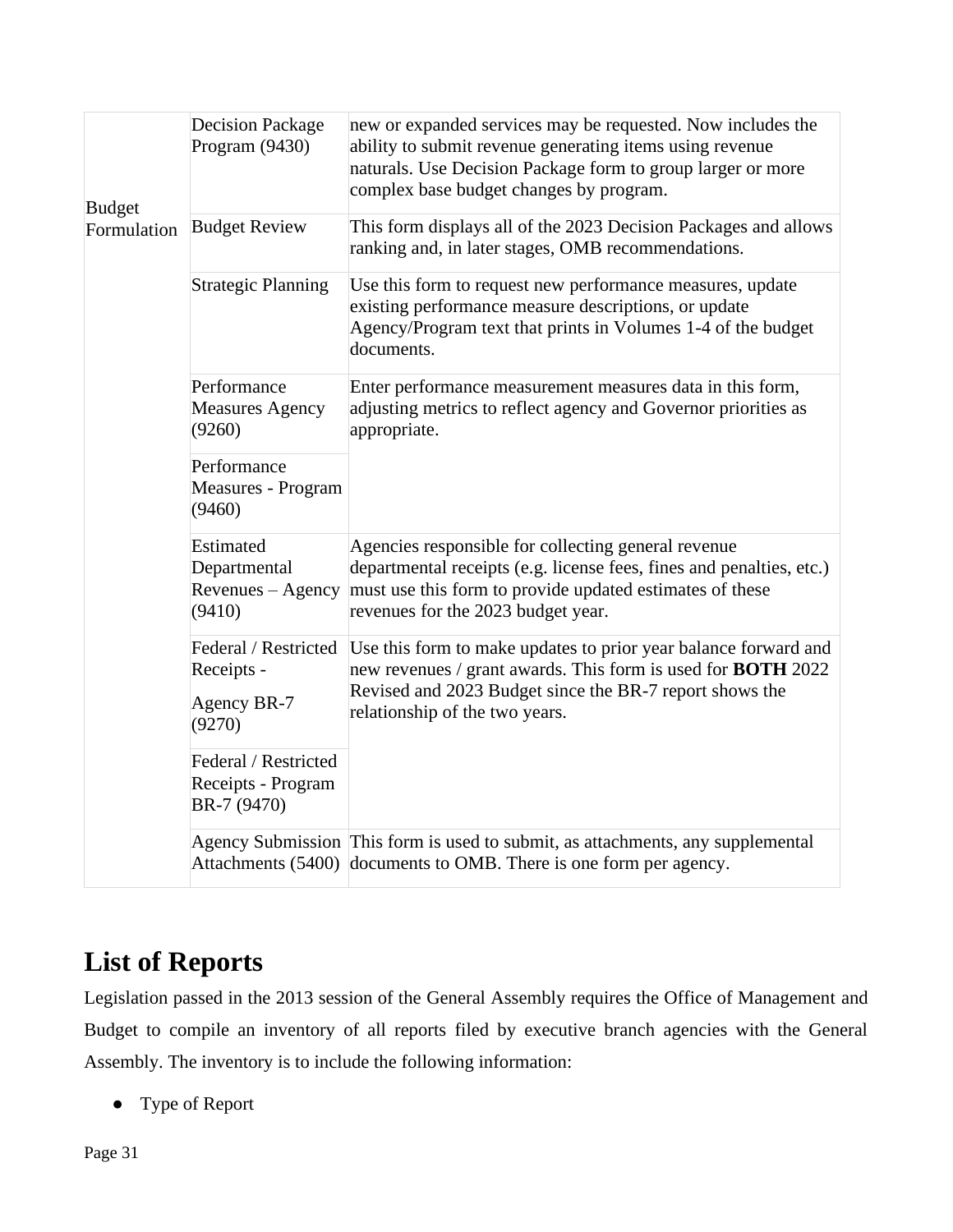- Title of Report
- Author(s)/Preparer(s) of Report
- Audience of Report
- Schedule of Report's Release (Publication Date/Time Period)

As part of this year's budget request submission, each agency is again requested to update the list of any reports provided with last year's budget submission. OMB will distribute the report most recently filed by your agency (if applicable) in Microsoft Excel format as a starting template for your current year submission.

OMB welcomes proposals from agencies to modify reporting requirements. The agency should balance the critical needs for public transparency and accountability alongside the administrative burden which reporting requirements place upon agencies. Additionally, the agency should closely scrutinize any obsolete, antiquated, overly complex, or duplicative reporting requirements. Requests for simple changes can be made within the Microsoft Excel response template. More complex reporting changes may be requested by an additional attachment or even as a Decision Package if appropriate. Such requested changes will be considered to be included in a budget article within the Governor's Recommended Budget.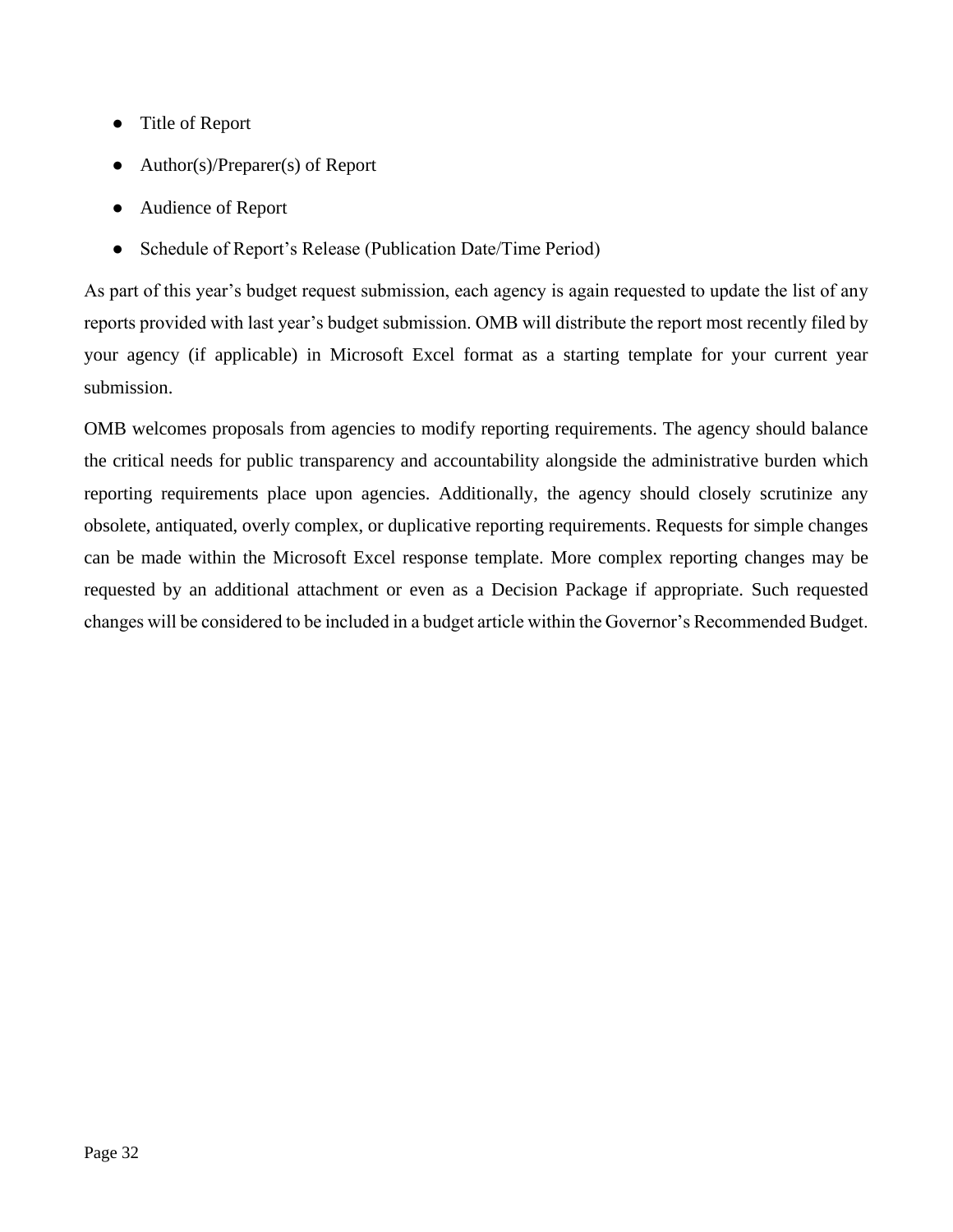# <span id="page-32-0"></span>**Appendix 1: Timetable**

- **August 5:** FY 2023 Budget Process kickoff
- **August 24:** Policy Lab at Brown University data and evidence trainings
- **August – September:** BFM trainings and Budget Office "office hours"
- **September:** Follow up data and evidence trainings with the Policy Lab at Brown University
- **September:** Budget Office office hours
- **September 24:** Small agency budget submissions due
- **October 1:** Large agency budget submissions due (statutory budget submission deadline)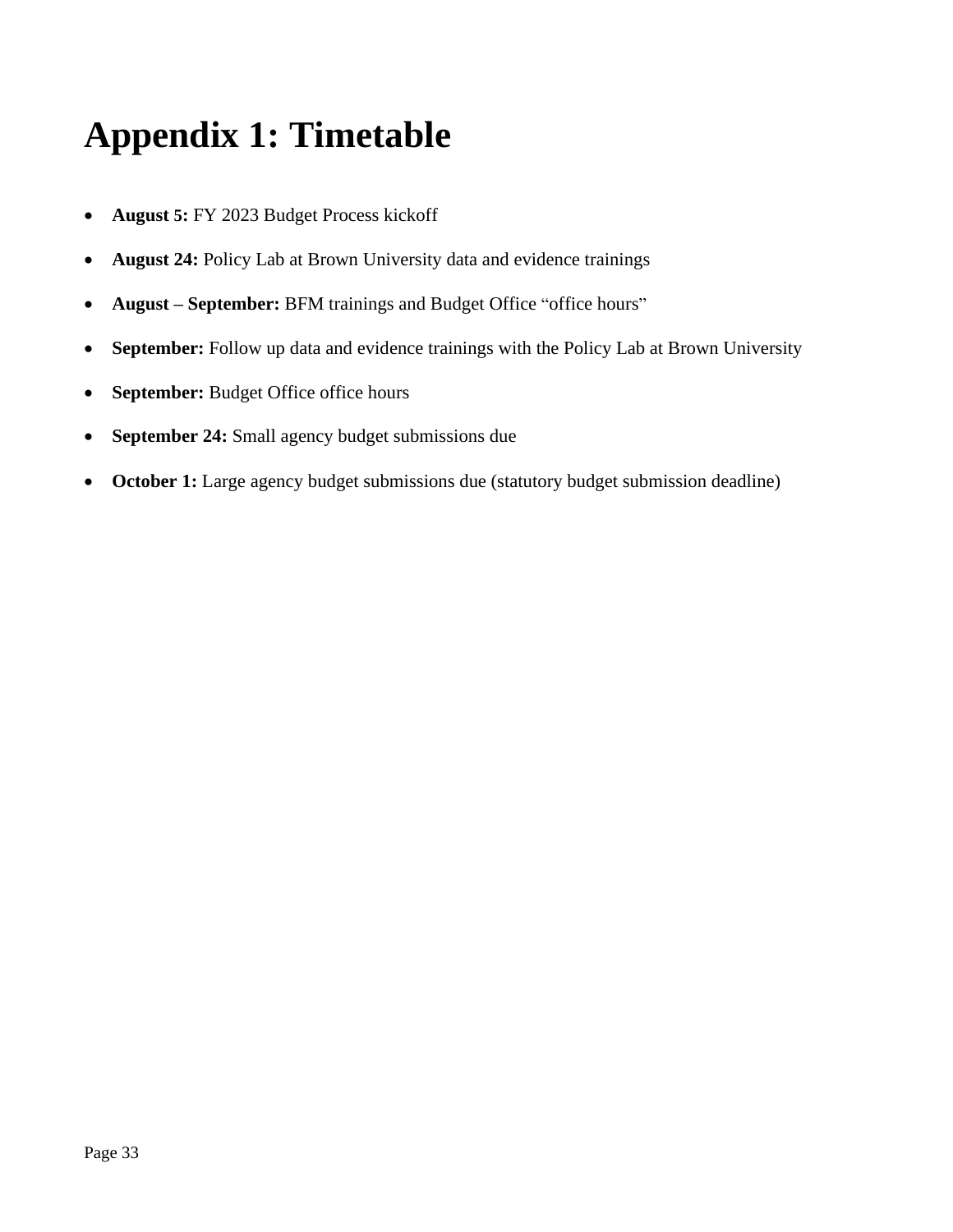# <span id="page-33-0"></span>**Appendix 2: Quick Reference Sheet – Base Budget Request vs. Unconstrained/Constrained Requests**

| <b>Base Budget Request</b>                                                                                                                                                                                                                                                                                                                                                                                                                                                                                                                                                                                                                                                                                                                                                                                                                                                                                                                                                                                                                                                                                                                                                                                                       | <b>Constrained/Unconstrained Request</b>                                                                                                                                                                                                                                                                                                                                                                                                                                                                                                                                                                                                                                                                                                                                                                                                                                                                                      |
|----------------------------------------------------------------------------------------------------------------------------------------------------------------------------------------------------------------------------------------------------------------------------------------------------------------------------------------------------------------------------------------------------------------------------------------------------------------------------------------------------------------------------------------------------------------------------------------------------------------------------------------------------------------------------------------------------------------------------------------------------------------------------------------------------------------------------------------------------------------------------------------------------------------------------------------------------------------------------------------------------------------------------------------------------------------------------------------------------------------------------------------------------------------------------------------------------------------------------------|-------------------------------------------------------------------------------------------------------------------------------------------------------------------------------------------------------------------------------------------------------------------------------------------------------------------------------------------------------------------------------------------------------------------------------------------------------------------------------------------------------------------------------------------------------------------------------------------------------------------------------------------------------------------------------------------------------------------------------------------------------------------------------------------------------------------------------------------------------------------------------------------------------------------------------|
| May be submitted using the base budget form,<br>or a base budget Decision Package (new)<br>Base Budget Form is generally well-suited to<br>lower level, less complex changes<br>May include policy actions that are within<br>existing agency authority which the agency<br>director intends to pursue in either a<br>constrained or unconstrained scenario<br>Changes less than the larger of \$10,000 or<br>10% of the line item value may use the base<br>budget form in BFM with brief justifications,<br>or the base budget Decision Package form in<br>BFM if the agency believes a change requires<br>additional narrative explanation, for example,<br>for complex changes<br>More complex base budget changes requested<br>via base budget decision package (new)<br>Changes that are indirectly connected, or<br>unconnected, to agency/Governor-level<br>priorities<br>Changes greater than $+/-$ \$200,000 that are not<br>complex (e.g. personnel funding changes that<br>don't involve changes to the FTE cap)<br>Types of change could include:<br>Movement of funds between<br>$\circ$<br>programs or categories<br>Filling of a previously-vacant position<br>$\bigcirc$<br>already included in the enacted FTE | May only be submitted through Decision<br>Packages<br>Highly complex changes<br>May include changes of discretionary nature<br>or requiring policy decision<br>Changes that will involve multiple moving<br>parts, political implications, and/or<br>fundamental changes to agency operations<br>Hybrid reduction/expansion (divest/invest)<br>proposals<br>Constrained proposals that will have an<br>adverse impact on agency operations<br>Changes that are directly connected to<br>agency/Governor-level priorities<br>Most changes greater than $+/-$ \$200,000<br>Changes less than $+/-$ \$200,000 that meet the<br>complexity threshold<br>Types of changes could include:<br>Proposals for new programs directly<br>$\bigcirc$<br>related to a Governor priority<br>Proposals for new FTEs to staff an<br>existing program<br>Proposals for elimination of a low-<br>$\bigcirc$<br>performing or not evidence-based |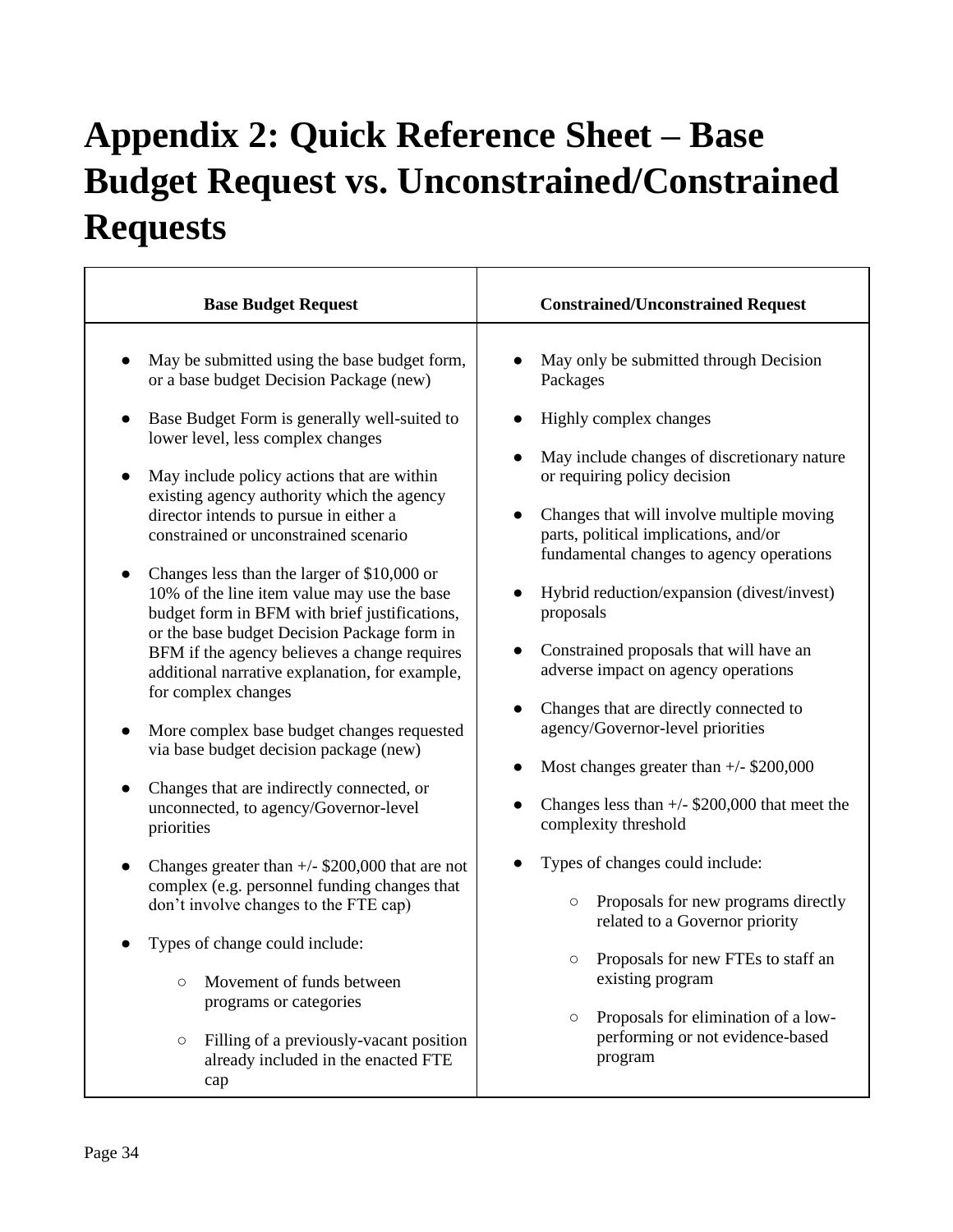|--|

Т

٦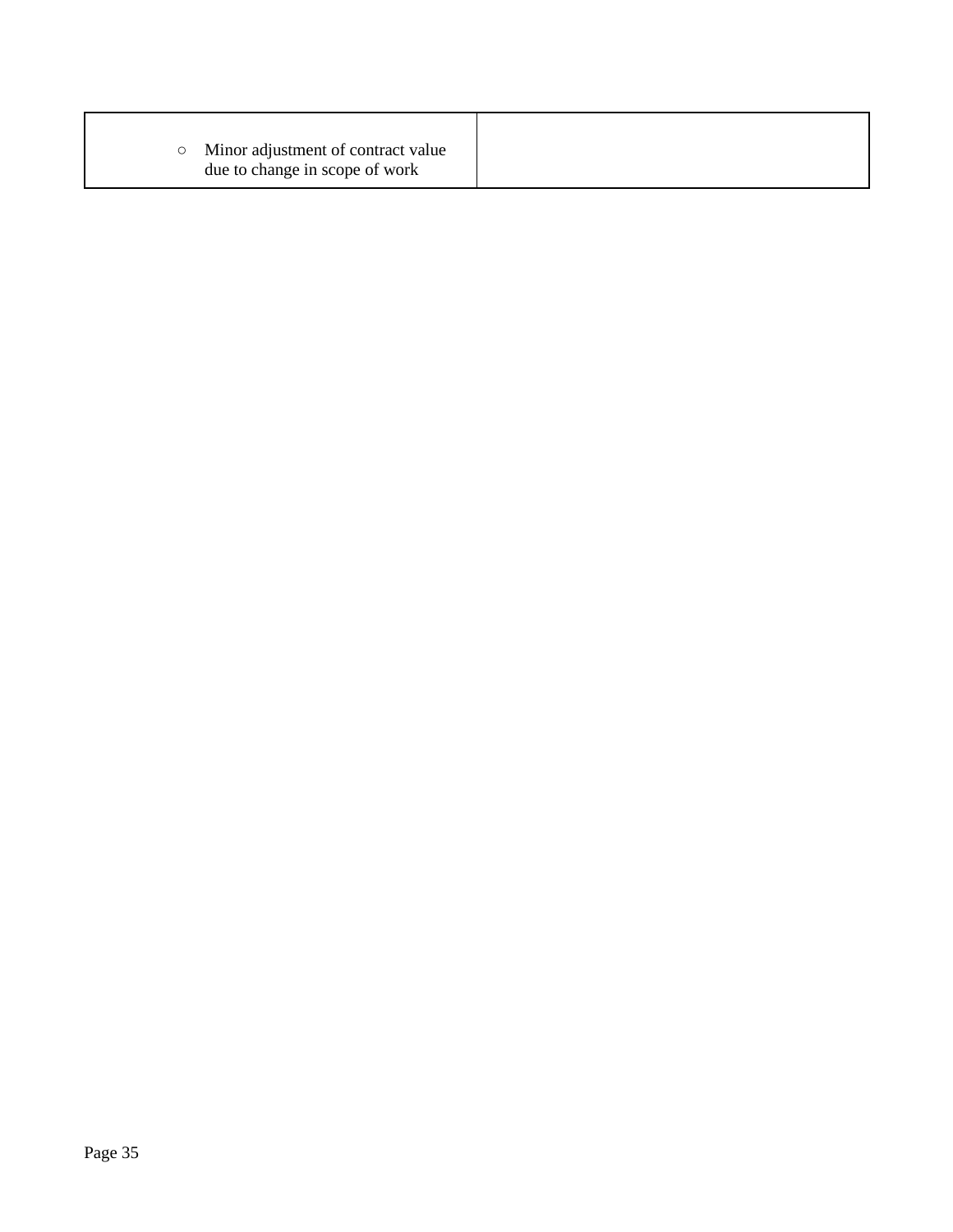# <span id="page-35-0"></span>**Appendix 3: Quick Reference Sheet – Unconstrained vs. Constrained Decision Packages**

The *unconstrained* budget that your agency submits in FY 2023 should reflect the current services level budget, plus any requested increases to all sources of funds included in Decision Packages. The *constrained* budget should reflect the target reduction that your agency is expected to attain from the current services level budget and should include only those Decision Packages that would result in net reductions. Below is a quick primer to help you determine whether a Decision Package proposal should be classified as constrained or unconstrained.

| <b>Unconstrained Decision Package</b>                | <b>Constrained Decision Package</b>                |  |
|------------------------------------------------------|----------------------------------------------------|--|
| Any request for an <i>increase</i> to the current    | Any request for a <i>decrease</i> to the current   |  |
| services level budget in a particular                | services level budget for a particular             |  |
| program/line item, even if that change is            | program/line item, even if that changes is         |  |
| offset by <i>unrelated</i> decreases to other        | offset by <i>unrelated</i> increases to other      |  |
| programs/line items                                  | programs/line items                                |  |
| Any request for a new program/service                | Any request for the <i>elimination</i> of a        |  |
| that is not offset by the <i>related elimination</i> | program/service that is not offset by a            |  |
| of an existing program/service                       | related new program/service                        |  |
| Any hybrid or divest/invest proposal that            | Any hybrid or divest/invest proposal that          |  |
| includes <i>related</i> increase/decrease            | includes <i>related</i> increase/decrease          |  |
| requests and will lead to a <i>net increase</i> to   | requests and will lead to a <i>net decrease</i> to |  |
| the bottom-line current services level               | the bottom-line current services level             |  |
| budget for the agency                                | budget for the agency                              |  |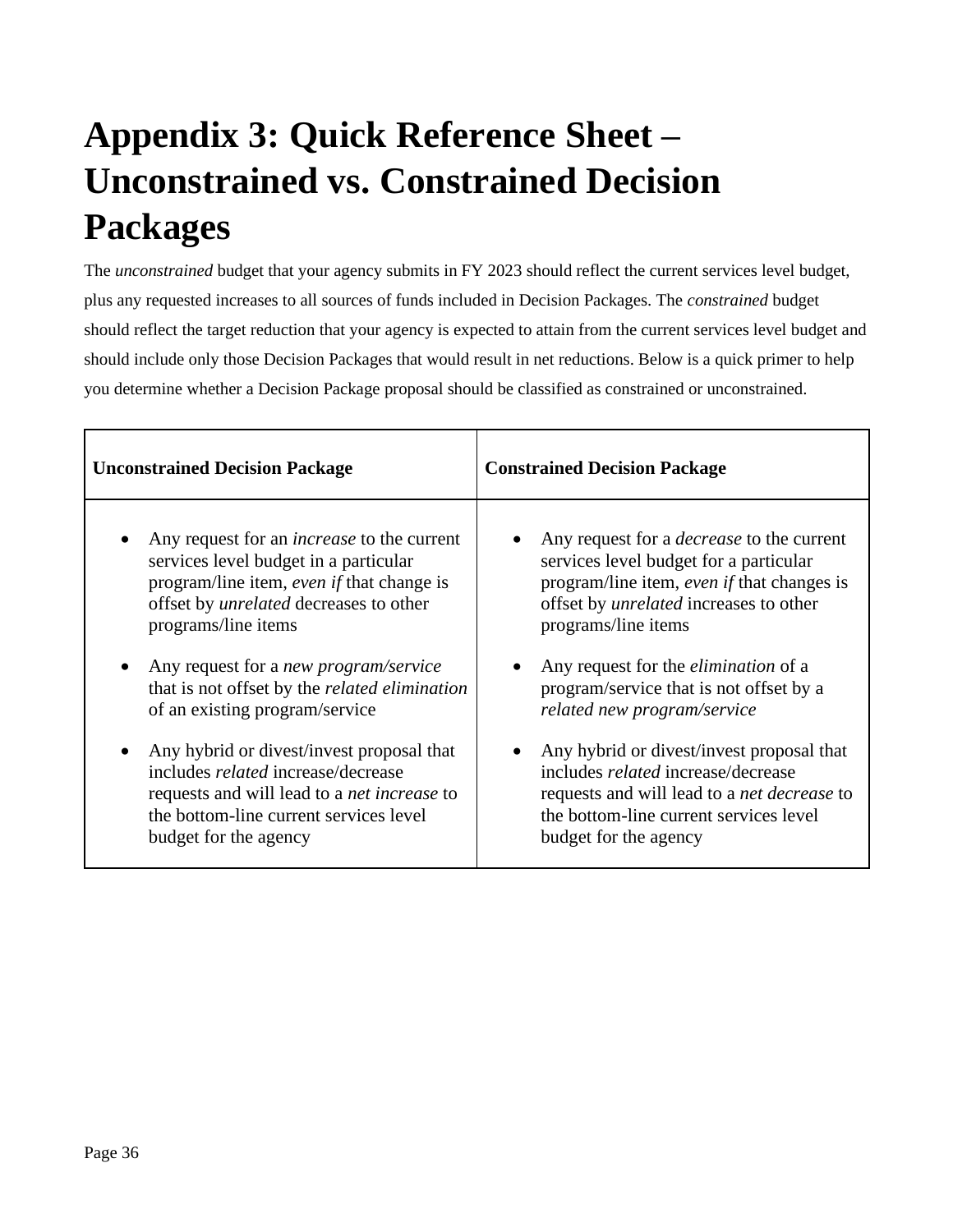# <span id="page-36-0"></span>**Appendix 4: Quick Reference Sheet – Decision Package Guiding Questions**

#### **Proposal Background**

#### • **Proposal Overview:**

- o How would you describe this proposal to the Governor in a couple of sentences if you ended up in an elevator with him?
- o What are the most important pieces of information to know about this proposal, beyond just the total cost or savings?

#### • **Opportunity Statement:**

- o Describe where we are today in the absence of your proposed initiative. Can you quantify what isn't working as well as desired (consider things such as workload, operational efficiency, service delivery effectiveness, etc.)?
- o Describe and, to the extent possible, quantify, where you want to be in an improved future state. What specifically will work better in this future state? What outcome do you expect to achieve with full funding of this request?
- o Constrained Submissions Only: Why have you put forward this particular proposal to meet your target cut?

#### • **Proposal Details**

- o What new initiative are you proposing?
- o How will your proposed initiative address the above-described problem?
- o Why do you believe that this is the best possible solution to the above-described problem? What outcomes do you anticipate seeing from implementation of this initiative?
- o What solutions to the identified problem have already been attempted using existing resources? What were the results of those previous attempted solutions?
- o For human services programs: What target population do you anticipate serving? How many people do you expect to serve?
- o Constrained Submissions Only: What specific activities, functions, or programs will the agency reduce, eliminate, or shift the funding source for? How were these activities identified for inclusion in the constrained submission?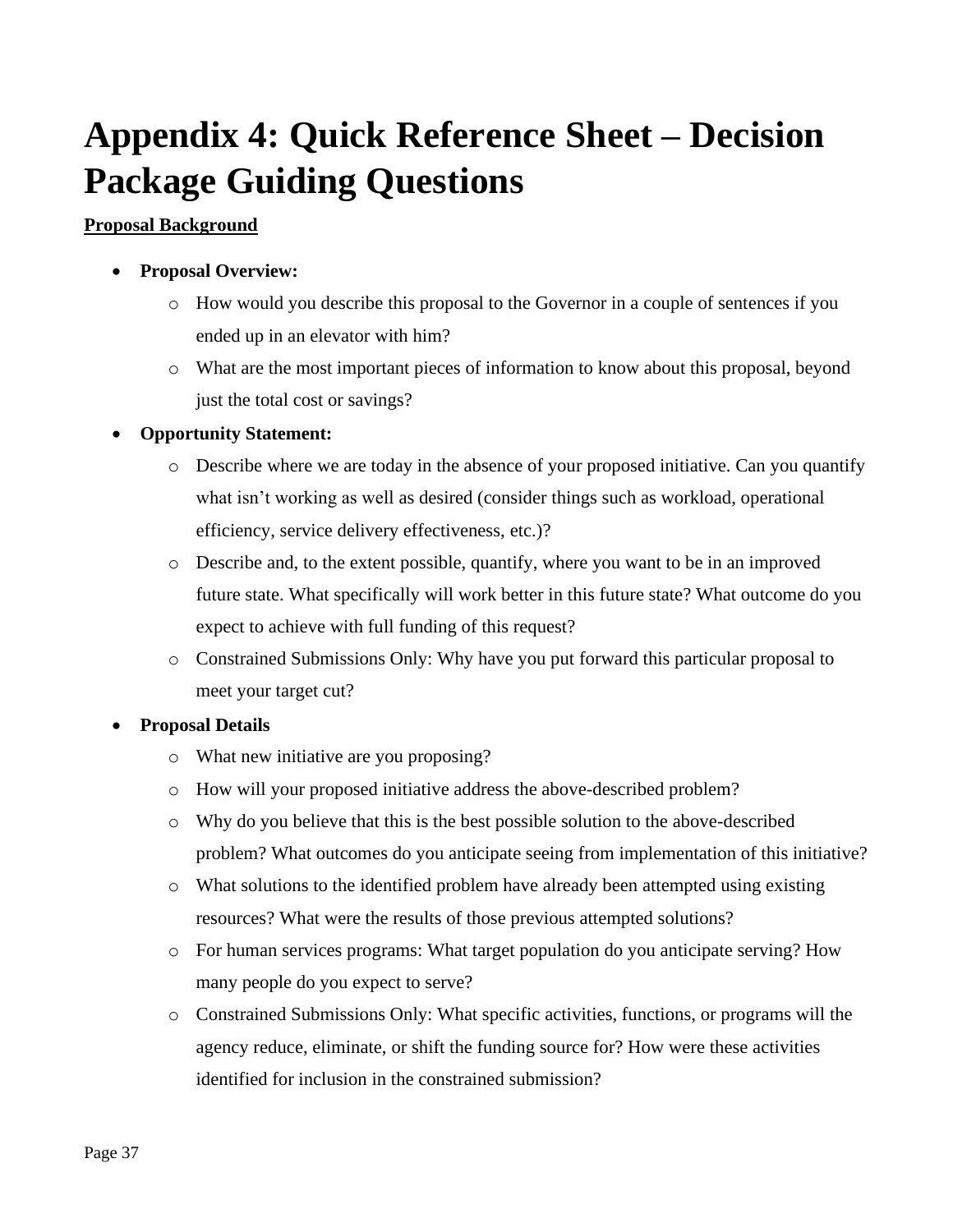- o Constrained Submissions Only: Do other existing programs in your agency or other state agencies address the program's goals/mission? Could these be redeployed or leveraged as partners to meet this need, in the absence of funding for this particular program/service?
- o Constrained Submissions Only: Who will be affected by this reduction what are the anticipated outcomes from the proposal?
- o Constrained Submissions Only: Do you expect to see any adverse outcomes from this proposal? If so, describe those.

#### **Evidence Base**

- **Evidence Description:** 
	- o How did you determine the level of evidence that you selected for this initiative?
	- o Where did you find the data that led you to select the appropriate evidence tier? What did that data say?
	- o If your proposal is theory-based, whose theory is it based on? What is the logic model that led you to select theory-based?
	- o Do similar initiatives exist in other states? Have these been evaluated?
	- o If you're requesting to eliminate a program because it's not evidence-based, what data/sources led you to that conclusion?
	- o Was your selection of evidence tier based on data that your agency has collected? Can you reference that data here?

#### **Evaluation & Performance Measurement**

- What does agency data show about the past successes and failures of this program?
- How does your agency approach performance management, both in this particular program and as a general rule?
- Unconstrained Submissions Only: How do you plan to evaluate this initiative in the future? When will evaluation data be available for review? How much of the program budget will you allocate to evaluation?
- Unconstrained Submissions Only: What output metrics will you track? What outcome metrics will you track? Will you attempt to measure program impact?
- Do you expect this initiative to lead to future savings/return on investment? If so, when do you expect that you will begin to see ROI?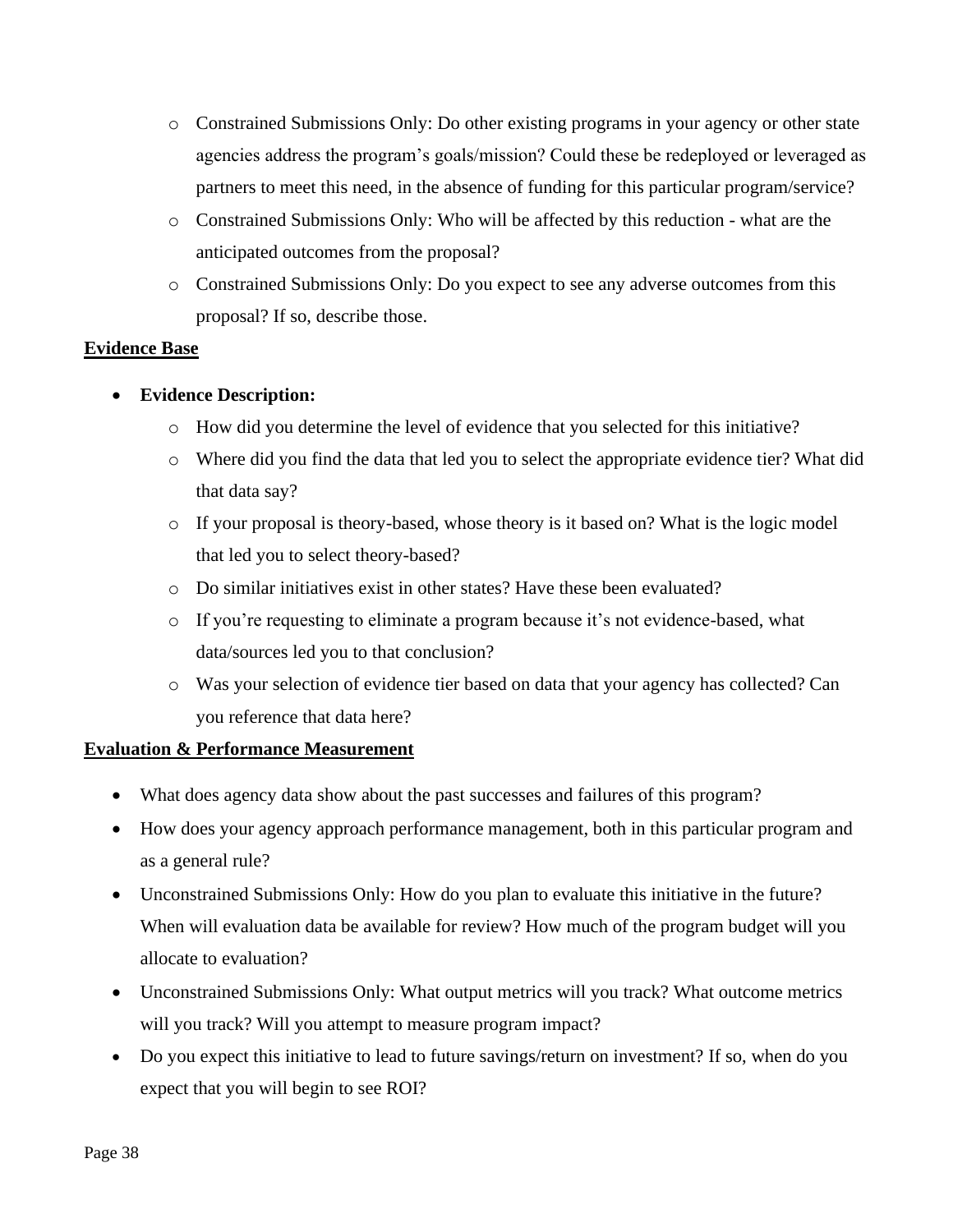# <span id="page-38-0"></span>**Appendix 5: Rhode Island Evidence Scale**

Although definitions of "evidence-based programming" vary from jurisdiction to jurisdiction, the concept is generally accepted to mean an intervention or activity that evaluations have shown to be effective at achieving a particular outcome. In Rhode Island, we view evidentiary support on a continuum, from programs that are virtually proven effective by multiple rigorous studies to programs that are based on strong theories and expert opinions. Evidence of program effectiveness is a critical data point that is used when making budget and policy decisions, as programs with greater evidentiary support are generally more likely to deliver a high return on investment of public funds. The goal of considering evidence base when making budgetary decisions is to build a government that works more effectively for all Rhode Islanders. The evidence scale that will be utilized in the budget development process is as follows:

**Proven Effective:** A program or service that is "proven effective" has a high level of research on effectiveness for at least one outcome of interest, determined through multiple rigorous evaluations. Qualifying evaluations include studies such as randomized controlled trials and evaluations that incorporate strong comparison group designs. These programs have been tried and tested by many jurisdictions, and typically have specified procedures that allow them to be successfully replicated. We expect that very few budget requests will be "proven effective"—this is the highest evidence-based standard, and most programs have not yet been studied rigorously enough to achieve it.

**Promising:** A "promising" program or service has some research demonstrating effectiveness, but not as much as would be required for a "proven effective" designation. This could include, for example, a single randomized controlled trial or evaluation with a comparison group design that is not contradicted by other studies, but not confirmed by multiple such evaluations. It could also include the existence of a robust body of outcome data that your agency, or another agency that delivers a similar program, has collected and analyzed about the program over time. We expect that some, but not many, budget requests will be "promising."

**Theory-Based**: A "theory-based" program or service has no qualifying evaluations on effectiveness or conclusive randomized controlled studies. Typically, theory-based programs have been tested using less rigorous research designs that do not meet the standards outlined above but have a well-constructed logic model or theory of change. Often, theory-based requests are based on anecdotal evidence or expert opinions. We expect that most expansionary budget requests will